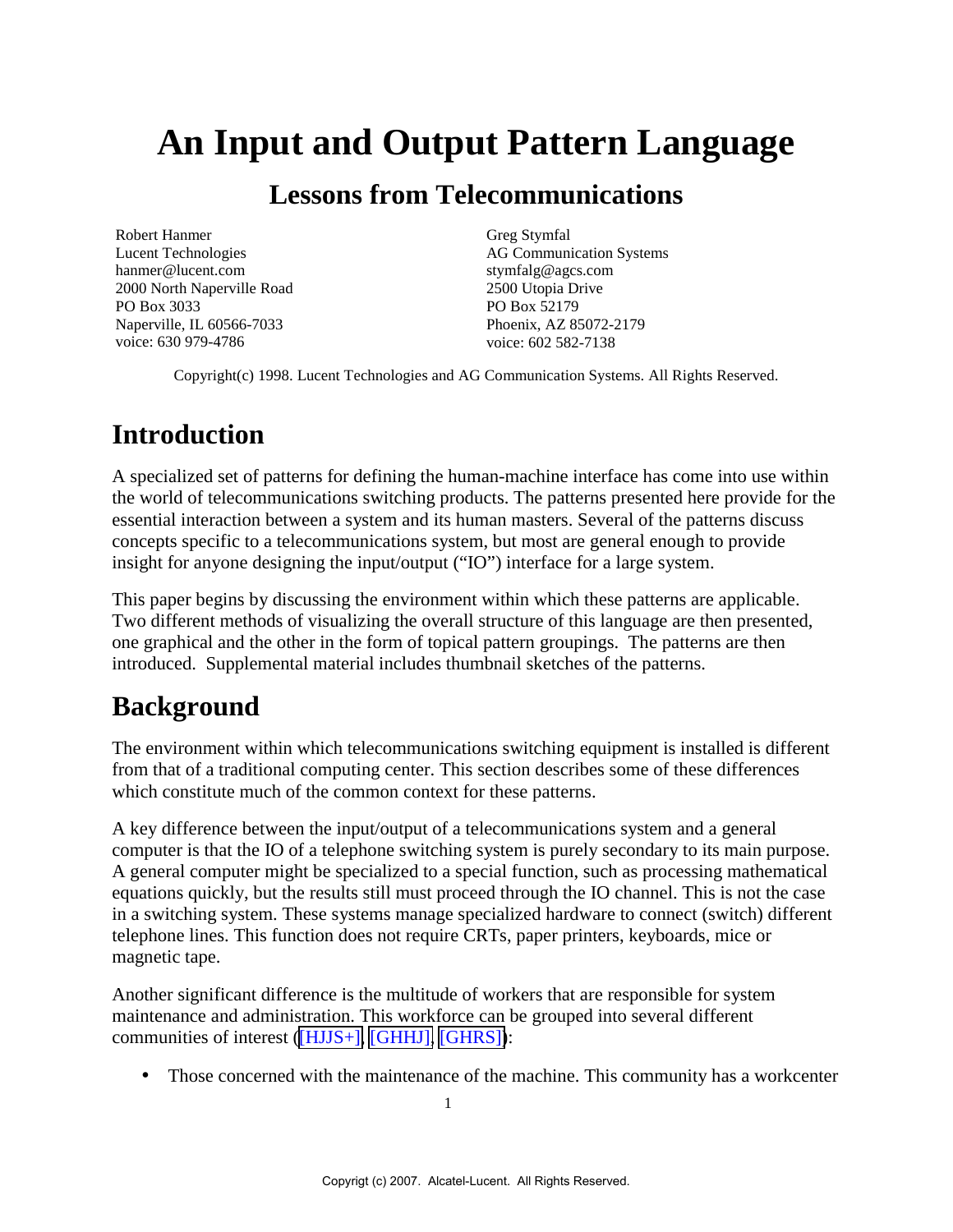called the Maintenance Operations Center (MOC).

- Those concerned with administrating the machine. Their workcenter is called the Maintenance Administration Center (MAC).
- Those concerned with the telephone lines and trunks connected to the switching machine. They have two workcenters in addition to the MAC, called the Trunk Operations Center (TOC) and the Terminal Equipment Center (TEC).

In many computing environments a console terminal is the primary channel for the operator to communicate with the system. Most users are not authorized to send and receive administrative commands. In telecommunications systems there are many terminals within each workcenter that are each as powerful as a traditional console.

Telephone switching systems are large. A switching office serving a city center might occupy several thousand square feet, and have tens of thousands of telephone lines and trunks connected to it. As a result, the workforce is a long physical distance from the primary input/output devices when they are working inside the system. It also means that the workforce has many pieces of equipment to operate and maintain.

Reliability is a very important system capability. Reliability engineers calculated the expected availability of the system based upon some predicted Mean Time To Repair (MTTR). This is the time it takes for maintenance personnel to respond to and repair a component. It is therefore very important that the maintenance people be informed quickly of any problems. Reliability, usually expressed in terms of a few minutes of downtime per office per year, also leads the designers towards using custom hardware and software especially designed to facilitate reliable systems. In order to maintain this availability, telephone switching systems are typically monitored around the clock by personnel trained and ready to respond to any emergency.

Using custom hardware and software usually results in the system being behind the leading edge of computer technology. When the systems from which these patterns were mined were being created in the 1970's their input/output channels were capable of being operated at either 110 or 1200 baud. [\( \[BDNN+\], pp. 169-170\)](#page-4-0) In some cases these primitive input/output devices are used because they are well known to the system designers and are more reliable.

Even as telephone networks get more complicated, the desire to remotely monitor and maintain them has increased. The ability to remotely monitor system operations adds an additional level of complexity. Handling this additional complexity wasn't always provided for in the initial designs.

# **Known Uses**

The patterns contained here are the proven practices of a number of telephone switching systems such as the Lucent Technologies 1A ESS<sup>™</sup> local switch, the 4ESS<sup>™</sup> toll and tandem switch also from Lucent Technologies, the AG Communication Systems GTD-5® local switch, the Siemens EWSD switch and the Alcatel S-11 switch.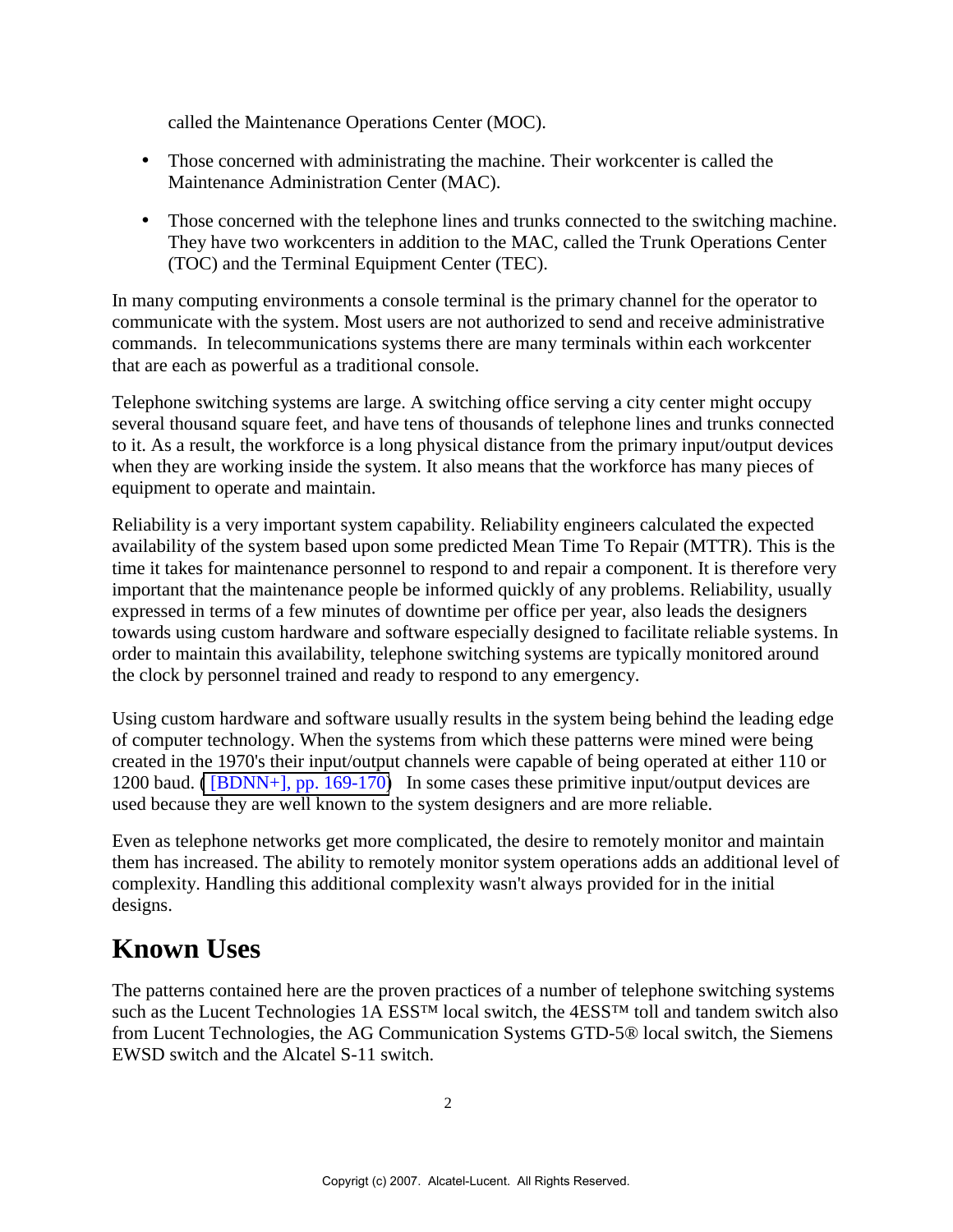# **Language Map**

The following diagram shows the relationships between the patterns in this language. The diagram shows patterns that enhance the solutions other patterns, resolve previously unresolved forces in a pattern, or takes advantage of an earlier pattern to provide some new system capability. In the example to the right, pattern *B* refines



pattern *A*, helping to solve unresolved forces or new problems that *A* introduced.

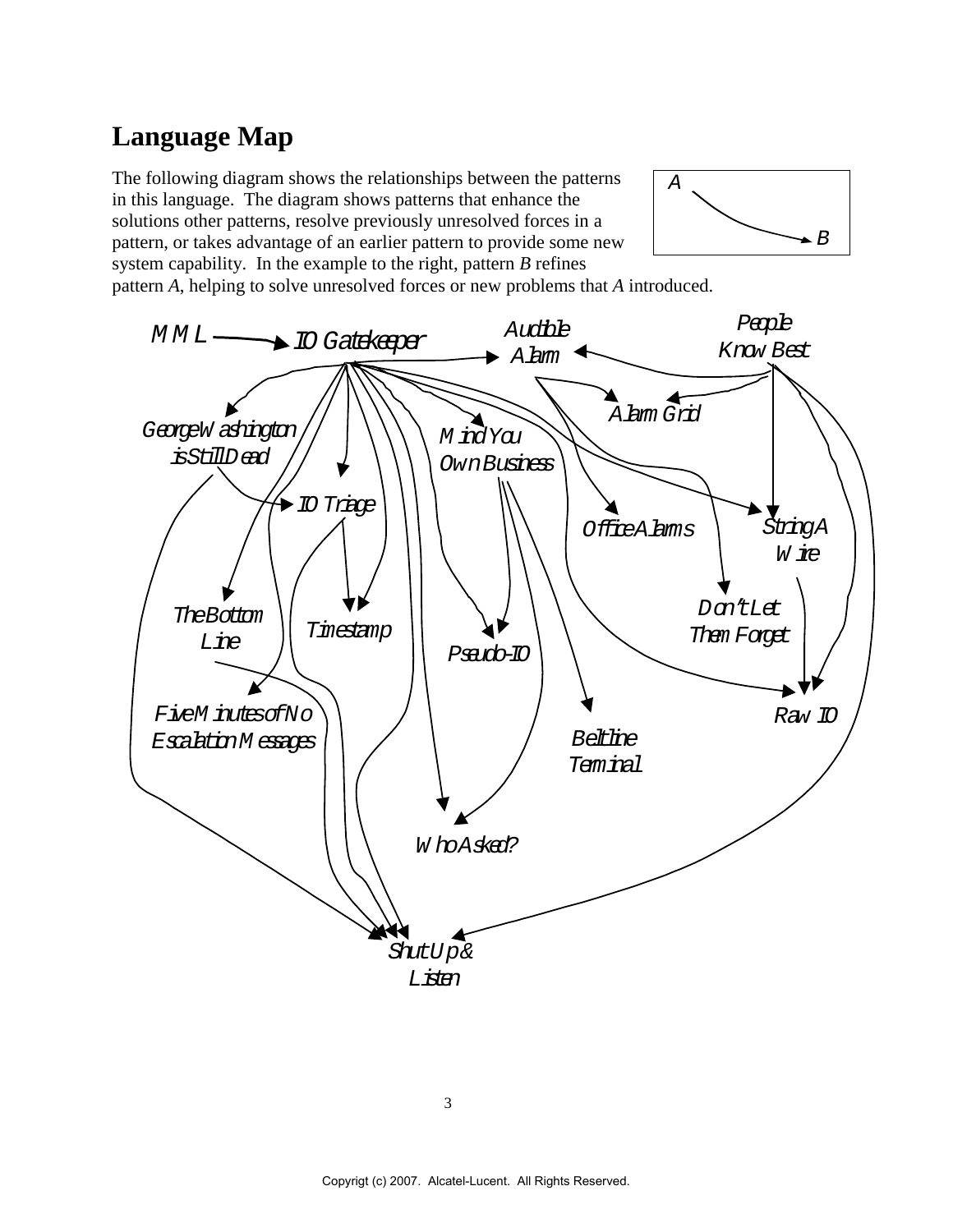# **Categories of Patterns**

Four functional categories are used later as keywords on each pattern. Both *[MML](#page-4-0)* and *IO Gatekeeper* deal with all four of these topics. The categories are physical location, the relative importance of input, the quantity of messages, and periods of emergency interaction.

- 1. Physical **Location** Switching offices are large in physical terms. These patterns present measures to be taken to mitigate the effects of large size.
	- *[Mind Your Own Business](#page-8-0)*
	- *[Beltline Terminal](#page-22-0)*
	- *Pseudo IO*
	- *Audible Alarms*
- *[Alarm Grid](#page-26-0)*
- *[Office Alarms](#page-28-0)*
- *Who Asked?*
- *2.* Relative **Importance** of Input Some interactions with the system are more important than others. These patterns present the measures that need to be taken to ensure that the important interactions happen in a timely fashion.
	- *[IO Triage](#page-10-0)*
	- *[Timestamp](#page-34-0)*
- *[Shut Up and Listen](#page-19-0)*
- *[Don't Let Them Forget](#page-30-0)*
- *3.* **Quantity** of Messages Switching systems are large in terms of lines of code and numbers of subsystems, many will have things to say at the same time. These patterns help to manage the sheer quantity of messages.
	- *[George Washington Is Still](#page-14-0) [Dead](#page-14-0)*
	- *[The Bottom Line](#page-16-0)*
	- *[IO Triage](#page-10-0)*
- *5 Minutes of No Escalation Messages*
- *[Shut Up and Listen](#page-19-0)*
- 4. Periods of **Emergency** Interaction During crisis times special rules should apply. These patterns discuss some of these special rules as they impact input/output.
	- *Audible Alarms*
	- *[Alarm Grid](#page-26-0)*
	- *[Office Alarms](#page-28-0)*
- *[String A Wire](#page-31-0)*
- *[Raw IO](#page-32-0)*
- *[Don't Let Them Forget](#page-30-0)*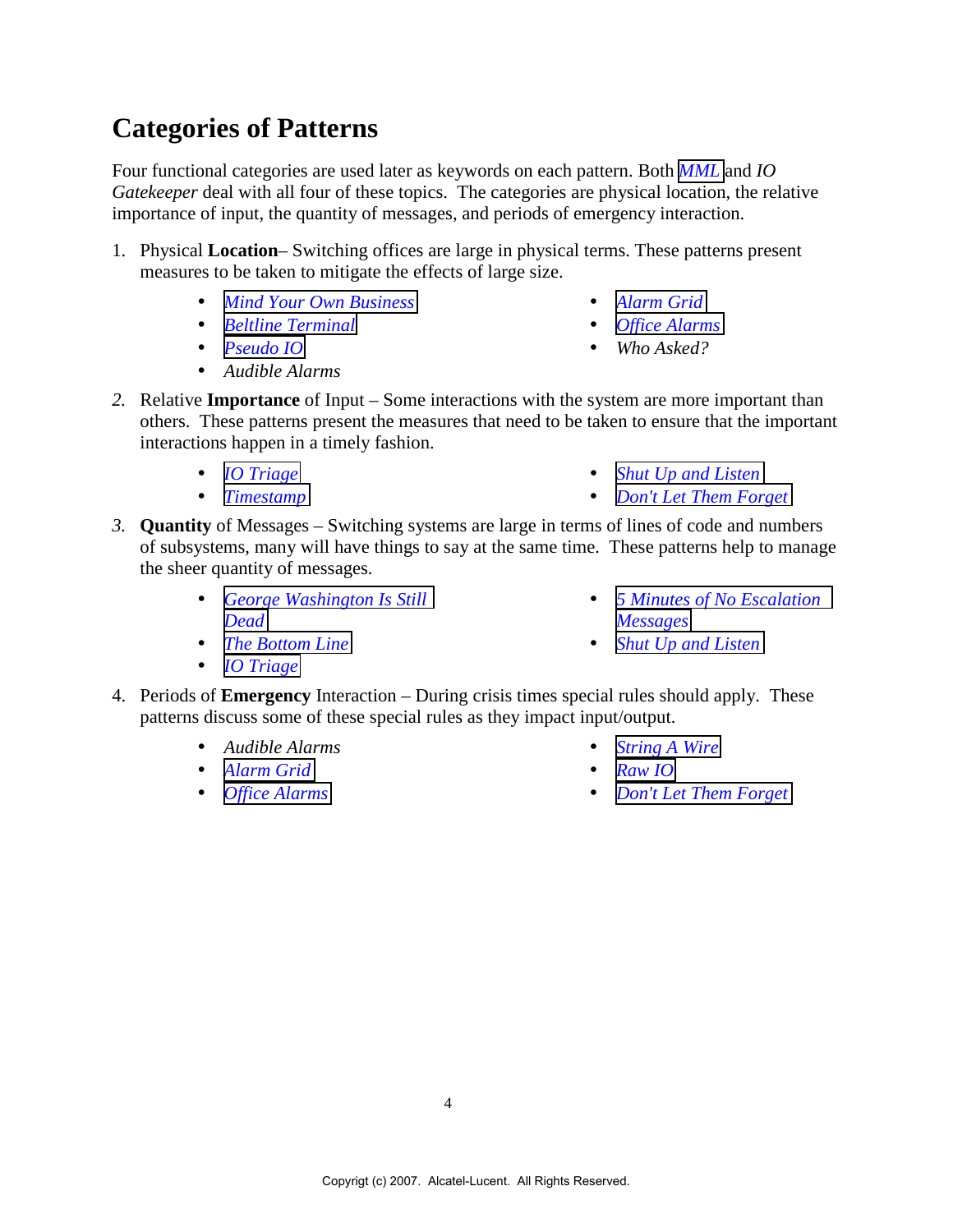# <span id="page-4-0"></span>**The Patterns:**

**MML** Keywords: Location, Importance, Quantity, Emergency

### also known as **huMan Machine Language**

**Problem:** How can a communications with a large and complex machine be made easier for humans and more reliable?

**Context:** There are many different subsystems that will need to communicate with human operators and administrators. A large volume of IO with many varied user needs and functions is expected.

#### **Forces**:

- ♦ Switching system software development will be easier if each software subsystem defined and implemented its own input output specifications. It is easier to develop alone than to coordinate with others.
- ♦ Development expense and system architecture will be more streamlined if the different subsystems define the system languages to a common specification.
- ♦ At least one third of errors during system operation are due to mistakes made by the human operator. (The other two thirds are hardware and software faults.) Any steps that can be done to reduce the human-machine IO system's contribution to this statistic will be beneficial.

**Solution:** Use a standard messaging format. This allows the system to be consistent when reporting problems in different parts of the system. It also allows humans to become familiar with the format of messages and thus simplifies learning. This reduces the amount of documentation that is required because there can be commonality between subsystems.



**Resulting Context:** A large volume of IO with many varied users' needs and functions using a standard language/format will be given a consistency to help users. Mechanisms to deal with the large volume of input and output are needed, such as *[Bottom Line](#page-16-0)* and *[George Washington is](#page-14-0) [Still Dead](#page-14-0)*.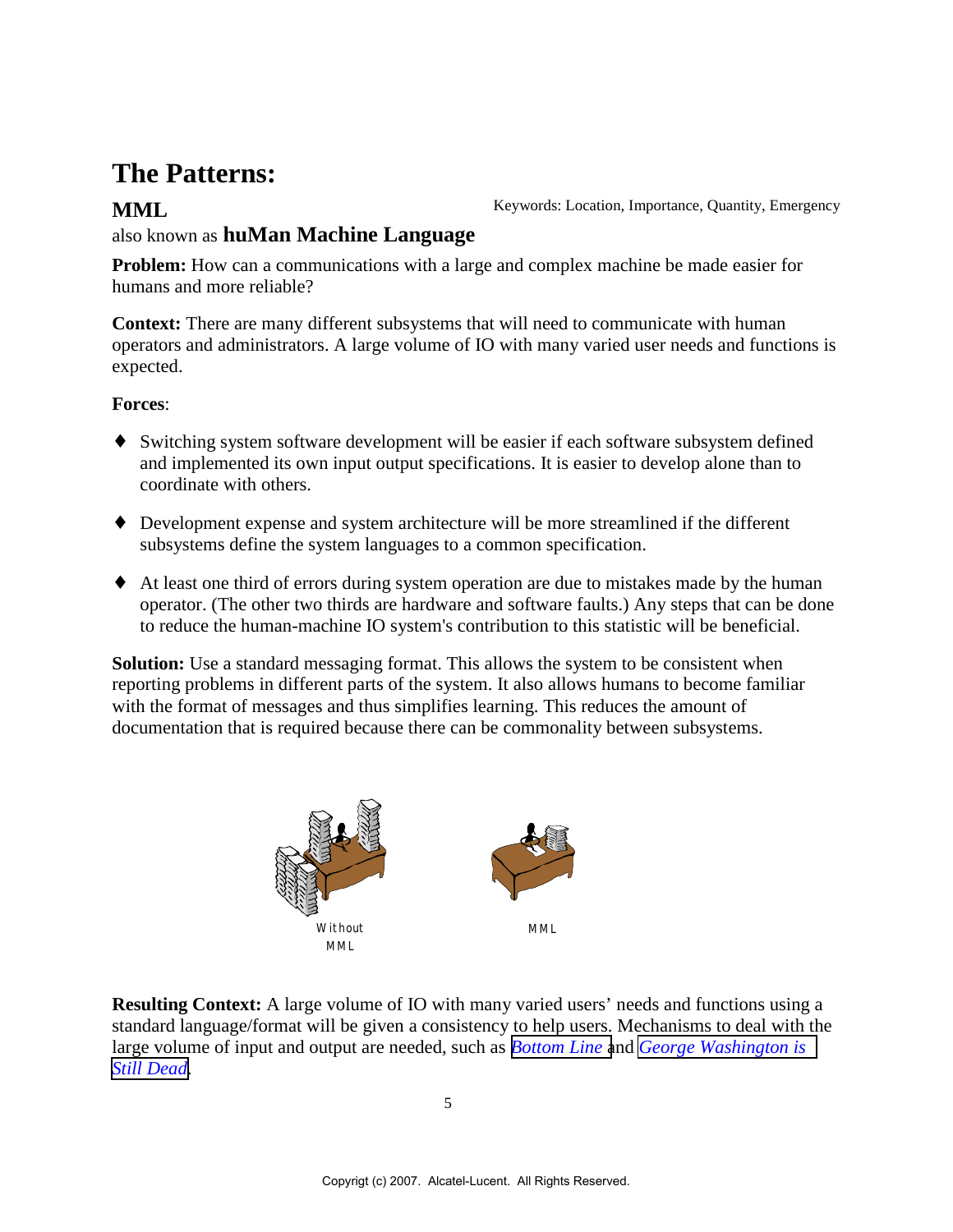Also since the system is quite large, there might be many different users each trying to interact with the system. To keep things straight, a pattern such as *[Mind Your Own Business](#page-8-0)*, *Who Asked?* and *[IO Triage](#page-10-0)* are useful.

Sometimes, especially to save human resources, a computer system might be created to monitor the system. In many cases, a custom interface can be created to facilitate computer to computer communications. Sometimes this is too much overhead and a pattern such as *[Pseudo-IO](#page-21-0)* helps by having the monitoring computer use the *MML* messages intended for humans.

**Examples**: MML (huMan-Machine Language, an international standard) and PDS (Program Documentation Standard) are two examples.

**Rationale**: Imagine if all application/user programs on a general computing system used the same standard message language. That is the scope of this pattern. This is accomplished in the world of telecommunications as described in the background section. Doing so lowers the rate of procedural (human caused) errors and hence increases the system availability.

**Reference:** [\[CFGLR\], pp. 245-246.](#page-34-0)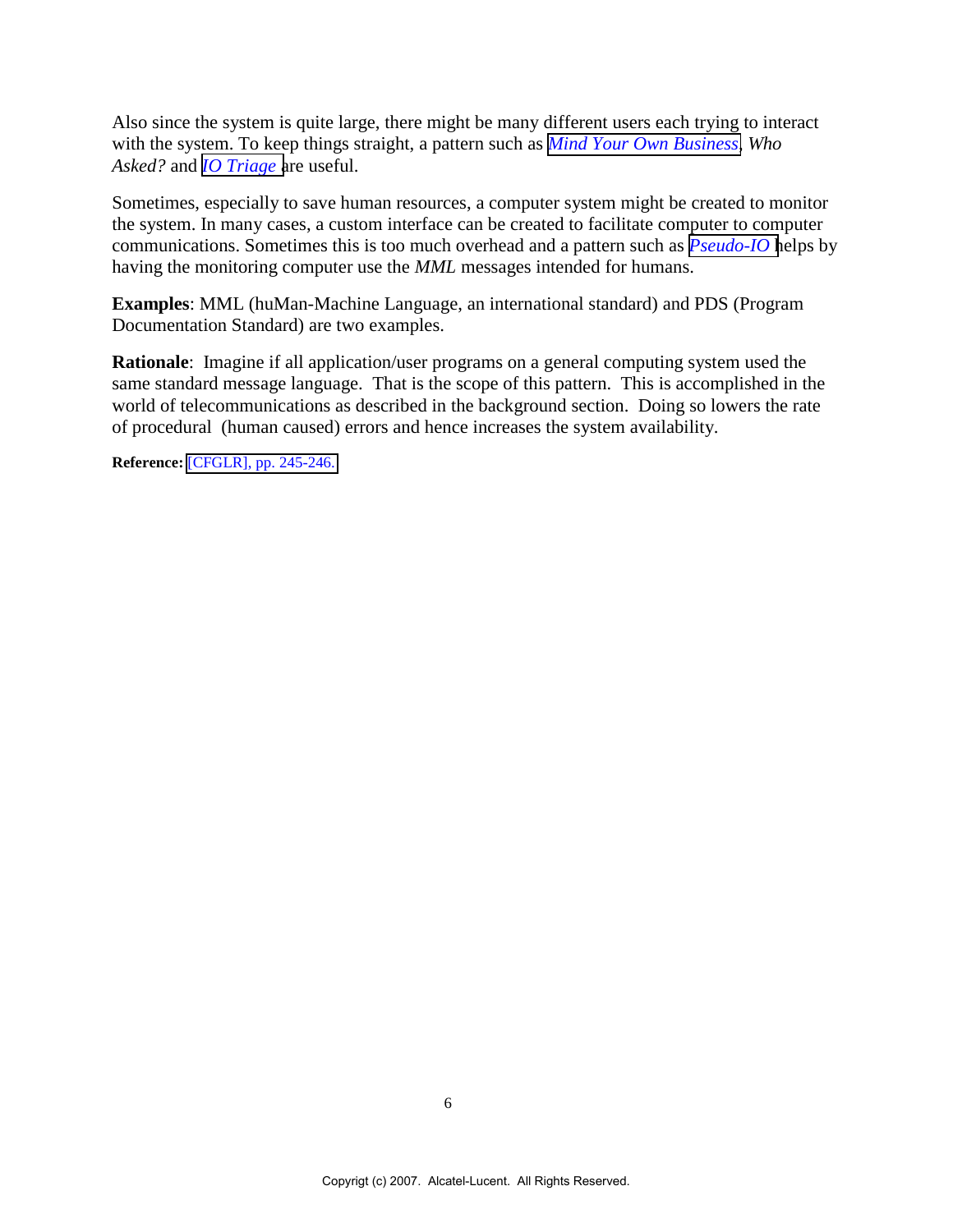**Problem**: How can a large system support the existence of a single *MML* for a large community of authorized users?

**Context**: Input output is secondary to the system's primary purpose.

There may be many different subsystems that need some sort of interface with the human world.

#### **Forces**:

- ♦ Allowing each subsystem to send messages to the terminals independantly produces anarchy. Obtaining a cohesive view of the system's status is impossible due to the disordered presentation.
- ♦ Creating a centralized subsystem introduces a bottleneck into the input output processing.

**Solution**: Design a centralized point to conduct all communication between humans and the system. Design and use an internal interface language that supports the use of *MML* towards the human interfaces. This will function as a gatekeeper or doorway through which all input output must pass. Use a *Singleton* [GOF] to enforce a single occurrence of the Gatekeeper.



**Resulting Context**: By defining the interfacing language for the gatekeeper development and use of the system is made easier.

The gatekeeper function allows many useful features to be created. These include *timestamping*, identifying important messages (*IO Triage*), sorting messages to internal or external recipients (*Pseudo-IO* and *Who Asked?*), throttling the output of messages (*The Bottom Line* and *George Washington is Still Dead*). The Gatekeeper can also tie the input output system together with the alarm system (*Audible Alarm)*, using some tag associated with the message (such as its priority tag, see *IO Triage*) to indicate if an alarm should be sounded. The Gatekeeper can also be made responsible for privileges and only allow priviledged people or terminal groups to execute the most potentially destructive commands.

The gatekeeper by definition will consolidate IO together into a single stream. The resulting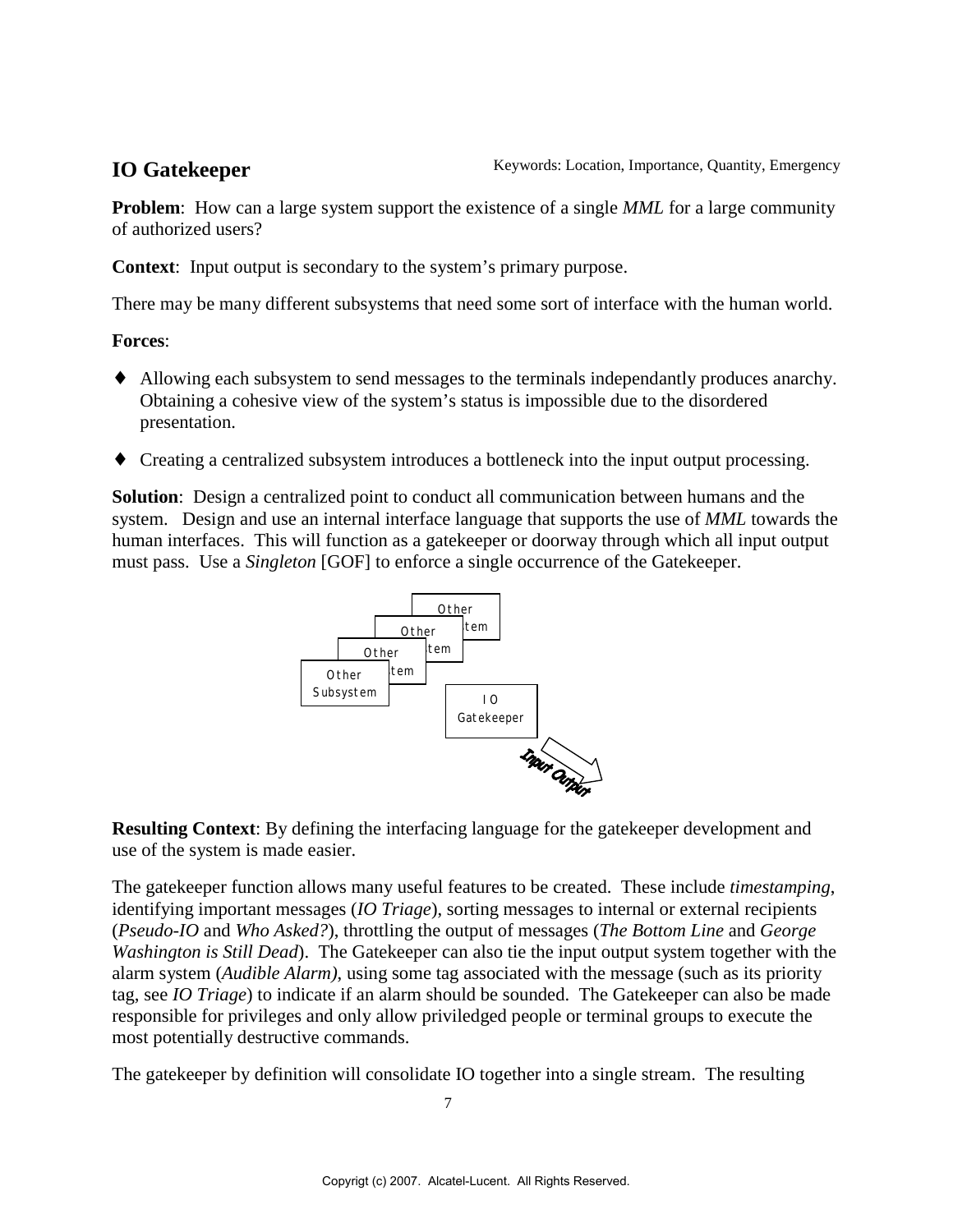output stream can be torrential. The patterns *Mind Your Own Business* and *Who Asked?* are employed to sort it out.

**Rationale**: Since input output is not essential to the primary system processing of telephone calls, the impacts of this bottleneck are mitigated.

 If the *IO Gatekeeper* is not a *Singleton* [GOF] few benefits arise from having a gatekeeper at all since the result is the same as if every subsystem communicated directly with humans.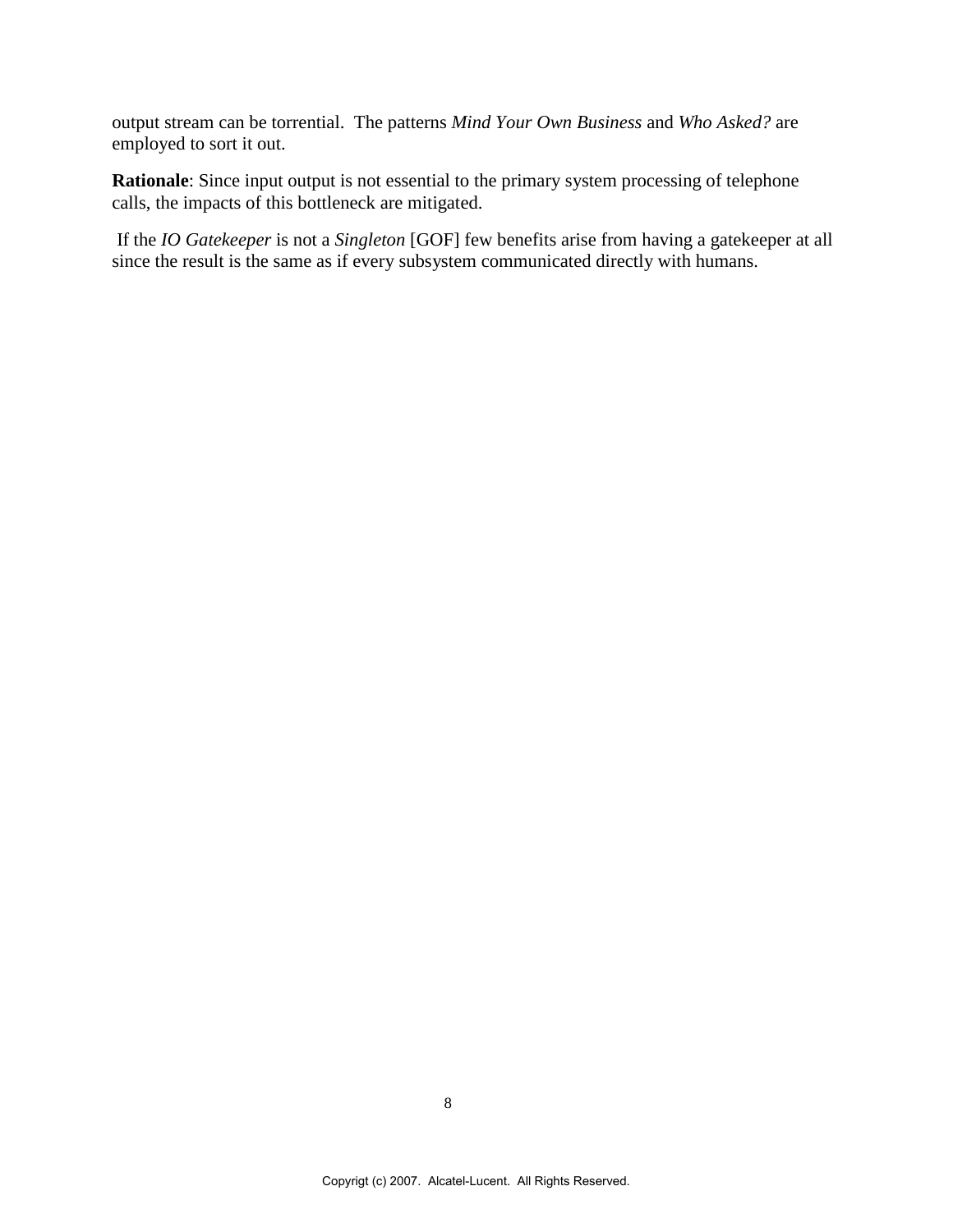### <span id="page-8-0"></span>**Mind Your Own Business** Keywords: Location

**Problem:** If the output is all derived from just the *IO Gatekeeper*, who should see it?

**Context:** There is a standard input and output messaging language (*[MML](#page-4-0)*) defined for the whole system. This implies that there will be some framework within the system that supports all IO, consolidating messages from every part of the system into a single unified output.

#### **Forces**:

- ♦ Only a few workers need to see any particular output. For example the people in the Maintenance Operations Center (MOC) don't need to see messages about the progress of a Recent Change (database update) transaction.
- ♦ The system shouldn't confuse the workers by presenting information they don't know how to use.
- ♦ The volume of messages that are possible from a large system is enormous. If it were all to be dumped to one terminal it would be impossible for workers to find the information they need.
- ♦ Access control is enhanced if the type of information a particular terminal receives is changed through simple wiring configurations rather than complicated programming changes.
- ♦ Frequently the entities watching the outputs are not human, but are other computer systems. But these systems are still only interested in a small part of the possible output, so output stream specialization is still useful.
- ♦ Much of the information the system is routine and not related to any particular user.
- ♦ The primary output devices in a maintenance center should always receive output, even if no one is logged on.

**Solution:** Define different output classifications. The *IO Gatekeeper* should mark different terminal/console connections to only receive output for some classifications. These are called logical channels. The system sends messages only to the community of users interested in them. Some example logical channels are Maintenance, Secondary Record, Recent Change, and Network Management. A read-only printer is used within maintenance communities to provide for a continual record of activity even if no one is logged on.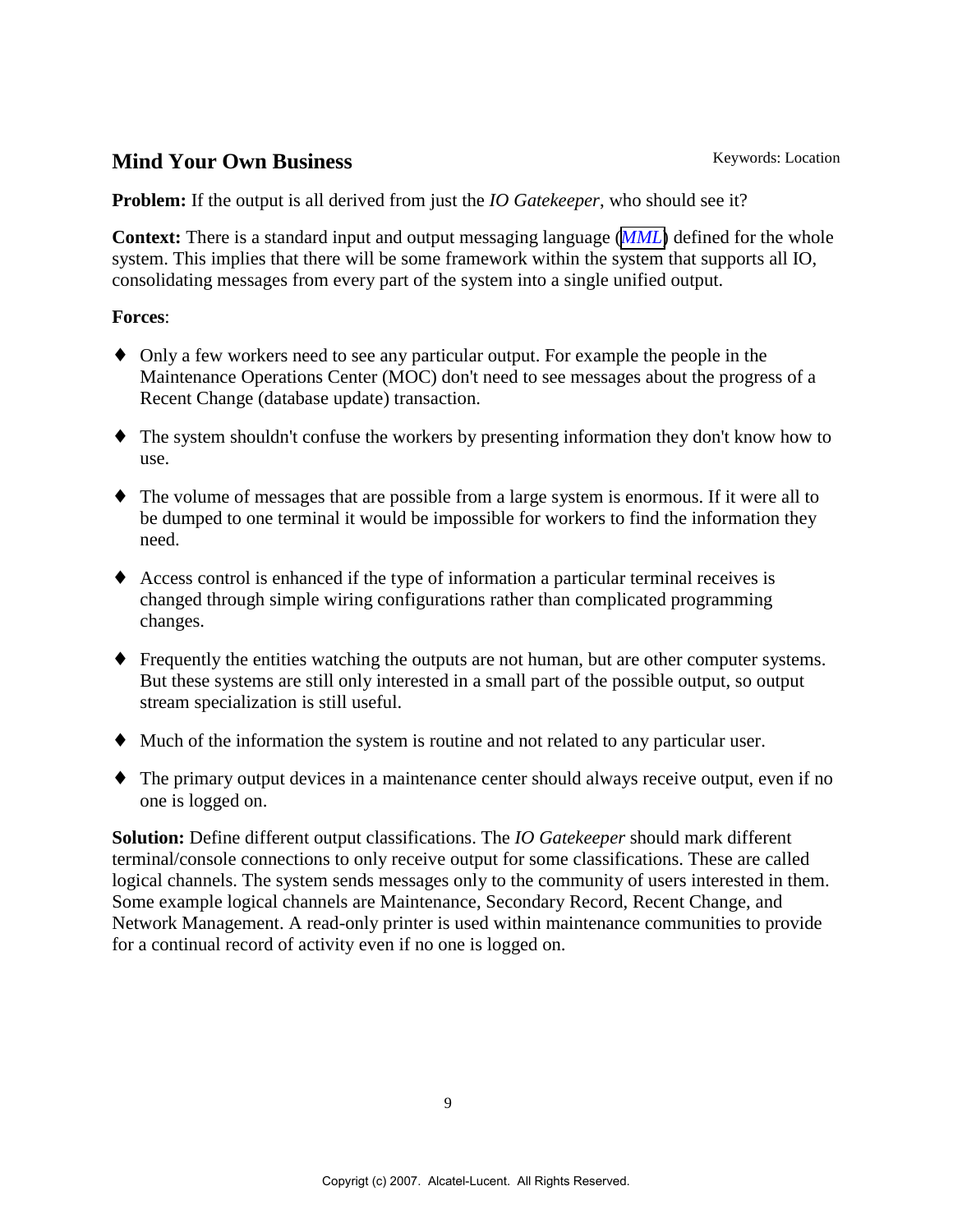

**Resulting Context:** The large volume of IO is reduced on any one channel when it is distributed by function. This results in labor savings -- workers don't need to wade through the output to find the messages that they are interested in. And the reduction in IO helps computer systems monitoring this system by reducing the volume of output they must digest.

Some users move around within an office and might still need to see the output. *[Beltline](#page-22-0) [Terminals](#page-22-0)* addresses this by providing the ability to redirect output to a different output device.

By centralizing output processing (see *[IO Triage](#page-10-0)*), the categories and logical channels can be used to send output to the right place as in *[Who Asked?](#page-13-0)*.

**Example**: In a general purpose computing system the operator console receives some messages which user terminals do not receive. In telecommunications systems there are many different operator consoles for different communities of interest.

**Reference:** [\[CFGLR\], pp. 245-246.](#page-34-0)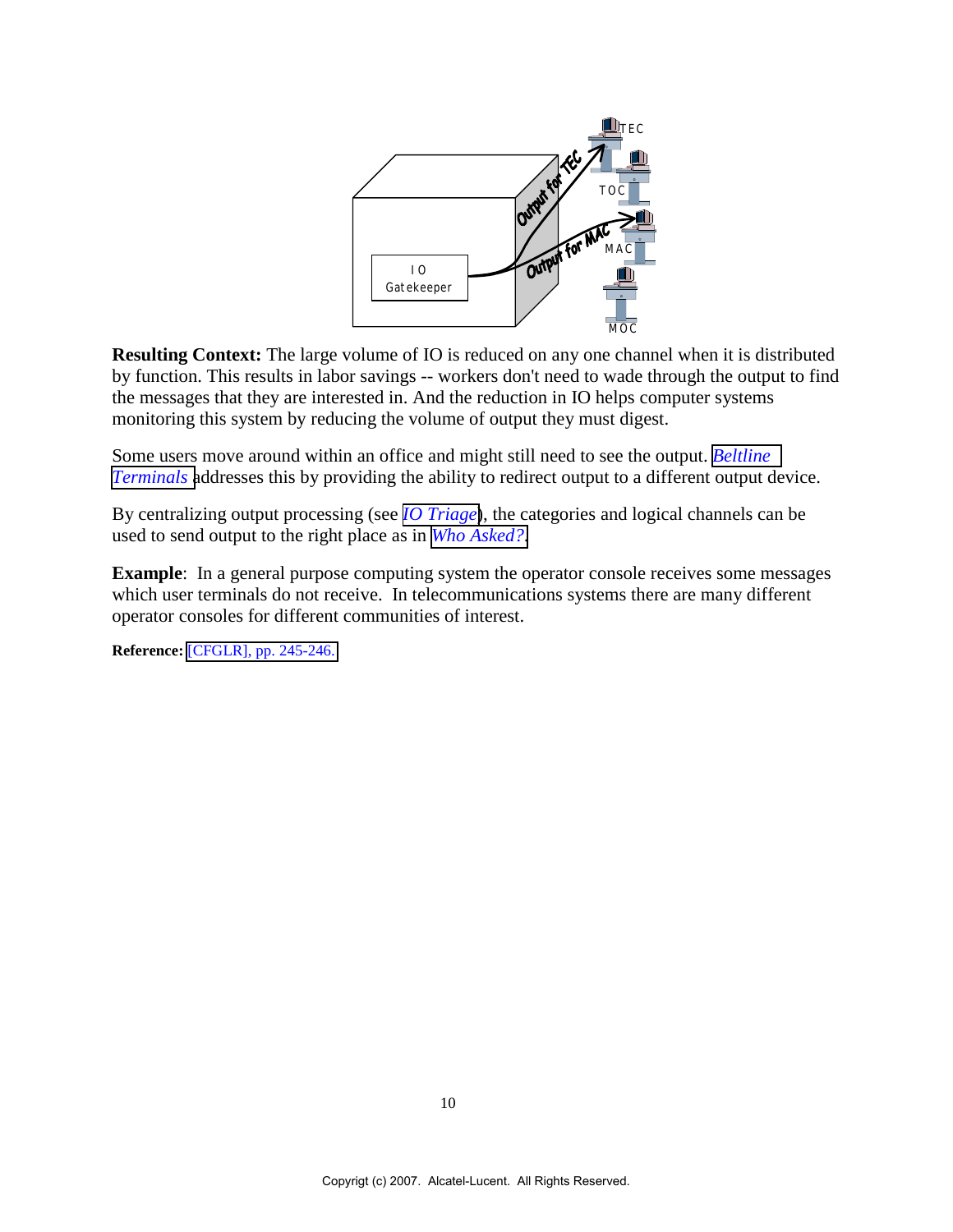<span id="page-10-0"></span>**Problem:** Important information is hidden or delayed by less important information.

**Context**: The *IO Gatekeeper* coordinates the IO message stream. A large volume of IO is still presented to the workers even after applying the message reduction patterns *[George Washington](#page-14-0) [Is Still Dead](#page-14-0)* and *[The Bottom Line](#page-16-0)*.

#### **Forces**:

- ♦ Too much information deadens the workers.
- ♦ Information about a critical situation, for example, all the telephone lines going out of service, or a critical piece of the system hardware failing, needs to be issued as soon as it is detected to allow the workers to repair it.
- ♦ Information that reports trivial things can be deferred to display after the important information is presented.
- ♦ Workers might not be looking at the screen when there is something important happening.

**Solution:** Tag messages with a priority classification. Design input/output software to display a higher priority message on the output device before a message of a lower priority. Use a consistent definition of the different priorities. One such definition is:

| Priority Tag    | Meaning                                                                                                                                                                    |
|-----------------|----------------------------------------------------------------------------------------------------------------------------------------------------------------------------|
| <b>CRITICAL</b> | The office cannot perform its required actions to process<br>telephone calls. More than one telephone call is affected.                                                    |
| <b>MAJOR</b>    | The system is in a state that one more failure will result in a<br>CRITICAL loss of service. One telephone call is affected.                                               |
| <b>MINOR</b>    | A small portion of the system is in trouble. The system is more<br>than one failure away from a total lack of service. No<br>telephone calls are impacted by this problem. |
| <b>MANUAL</b>   | The system is responding to a human input message.                                                                                                                         |
| Informational   | The system is behaving normally.                                                                                                                                           |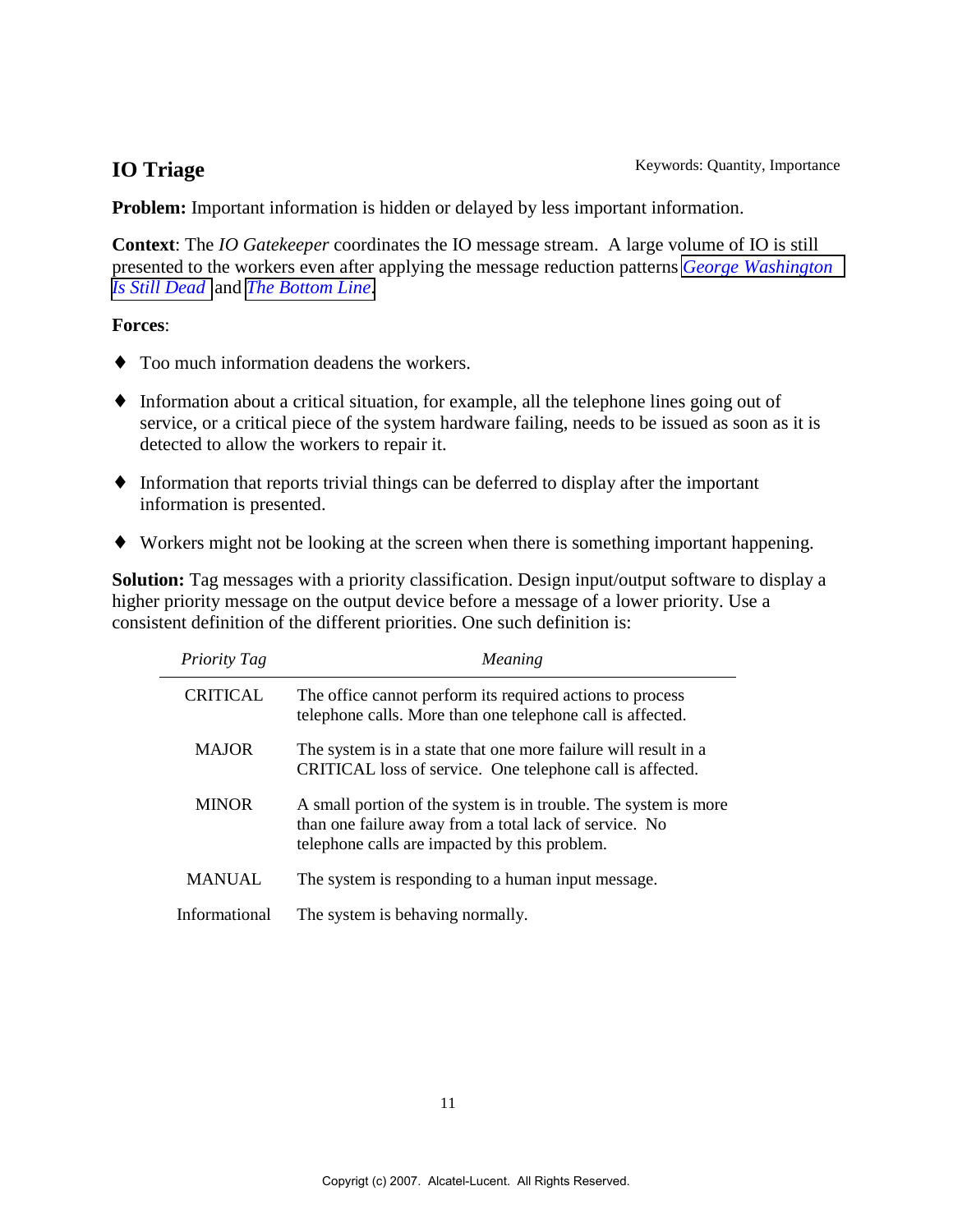

**Resulting Context:** The most important information will be displayed first, followed by less important possibly quite old information. This necessitates the *IO Gatekeeper* to prepare messages for display in the desired order. Use a timestamp or message sequence tag to facilitate a complete understanding of the system state (see *[Timestamp](#page-34-0)*).

Output messages are sometimes referred to as "Action Messages" because they require some action on the part of the local workforce.

The force of people not watching their terminal when something important is being reported will be addressed by the *Audible Alarms* pattern. The priority tag provided by *IO Triage* should be used as an input into the alarm system to sound the appropriate alarm.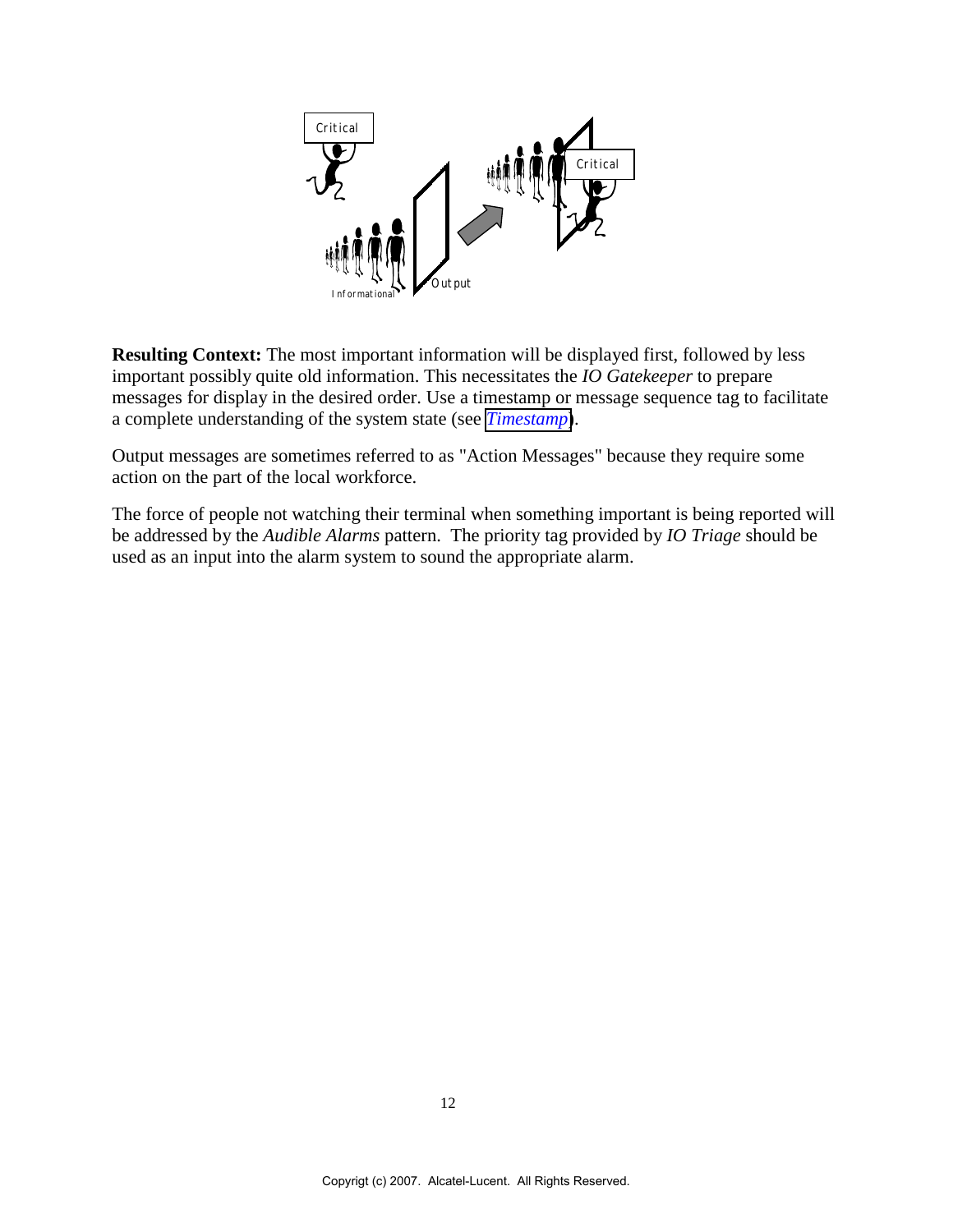**Problem:** How can workers provide some sense to seemingly random order of output?

**Context:** *[IO Triage](#page-10-0)* has been applied. Messages may not come out in the strict order requested by subsystems.

### **Forces:**

- Some problems reported in the IO stream are difficult to analyze. Little clues might be important, even the order in which things happen, especially when trying to decipher near coincident failures. The informational message printed fifteen minutes ago might contain the essential clue to help with the critical message printed five minutes ago.
- ♦ Time within a computer system is different than time to humans. A timestamp with just the minutes and seconds hides millisecond time period details.
- ♦ The IO Gatekeeper can perform a little extra processing and tag messages with some helpful information.

**Solution:** Apply a sequence number to all messages when the *IO Gatekeeper* receives them. That will help identify message ordering. Since humans like to work with a time base, the current time can be used as the sequence number. "Current" means when the message was received by the IO subsystem and should contain details resolving to a meaningful time quantum such as seconds or milliseconds.



**Resulting Context**: If the message printing time is also displayed, the difference in times can provide a valuable clue to the analyst.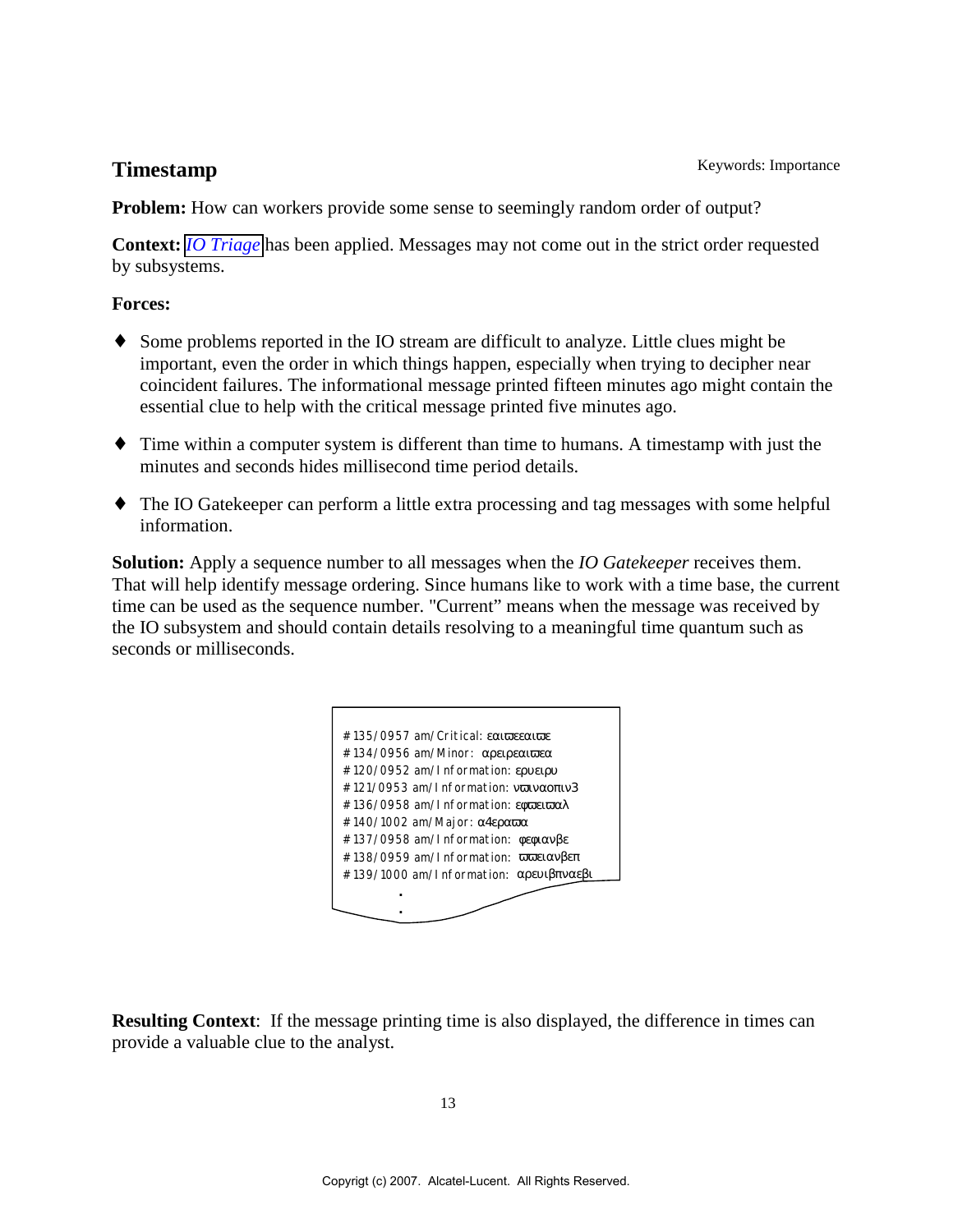## <span id="page-13-0"></span>Who Asked? Keywords: Location

**Problem:** What logical channel receives the results of a specific manual input request?

**Context**: A worker usually only uses one terminal at a time. *[Mind Your Own Business](#page-8-0)* has resulted in the IO stream being divided into different logical channels. The *IO Gatekeeper* centralizes output with a prioritization scheme.

### **Forces**:

- ♦ Lots of terminals, lots of terminal classifications, many users, do they all see my messages?
- ♦ Broadcasting the answer to everyone would confuse the workers that have no idea about that function (i.e. maintenance workers seeing database change output). It also pollutes the output channels with extraneous information, resulting in desired information being lost in reams of information.
- ♦ There is a class of workers that has primary responsibility for the correct functioning of the system. These workers should be kept informed, to some degree, of what the other communities of workers are doing.

**Solution:** The *IO Gatekeeper* should display the output related to a specific input request to the logical channel that made the request. Send it to all the terminals monitoring a particular logical channel. You might want to put it on additional channels to allow for logging or oversight by a superuser. Give the message a Manual tag to indicate it is a direct response to an input message (see *[IO Triage](#page-10-0)*), so the message won't be misinterpreted as a spontaneous system output.



**Resulting Context**: Sometimes important information is displayed at the primary maintenance terminal, so people responsible for the correct functioning of the system see it.

**Reference:** [\[CFGLR\], pp. 245-246.](#page-34-0)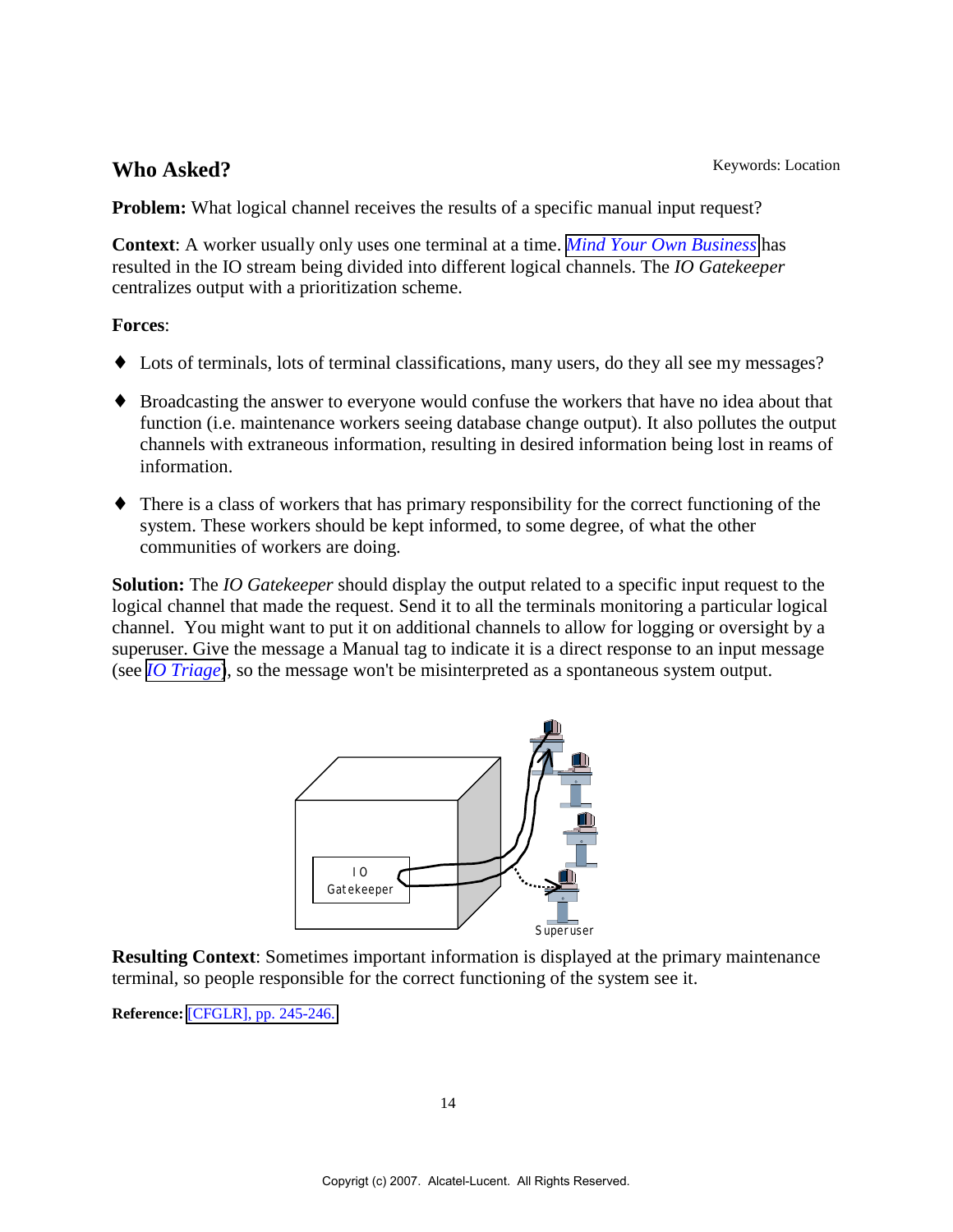## <span id="page-14-0"></span>George Washington is Still Dead Keywords: Quantity

### also known as **Show Changes**

**Problem:** How can the output be kept free from too many messages saying the same thing?

**Context:** Sometimes the system needs to output reports about the state of the machine. While a particular problem might be detected hundreds of times (as in *[The Bottom Line](#page-16-0)*), if the state isn't changing frequently the messages might be overkill. For example, if hundreds of trunks go out of service, the office condition might change when the first one trunk goes out of service, and then not change again until the 101st trunk goes out of service.

#### **Forces**:

- ♦ Displaying the status of the office condition for each new trunk out of service report from the second to 100th trunk is too much information. There isn't really enough to require a new report.
- ♦ Too much information deadens the workers.
- ♦ The fact that the office state or condition has changed is the real information that the workers need to know.
- ♦ Just display messages that report a change in state. Don't display a message each time the alarmed state is detected.

**Solution**: Have the *IO Gatekeeper* keep track of messages and send only changed state announcements that represent a real change of state.



**Resulting Context**: Redundancies will be removed from an otherwise large volume of IO.

The reports of state changes are important, so some method of reporting them is required. *[IO](#page-10-0) [Triage](#page-10-0)* is needed to keep the important information coming out even when the output channels are flooded.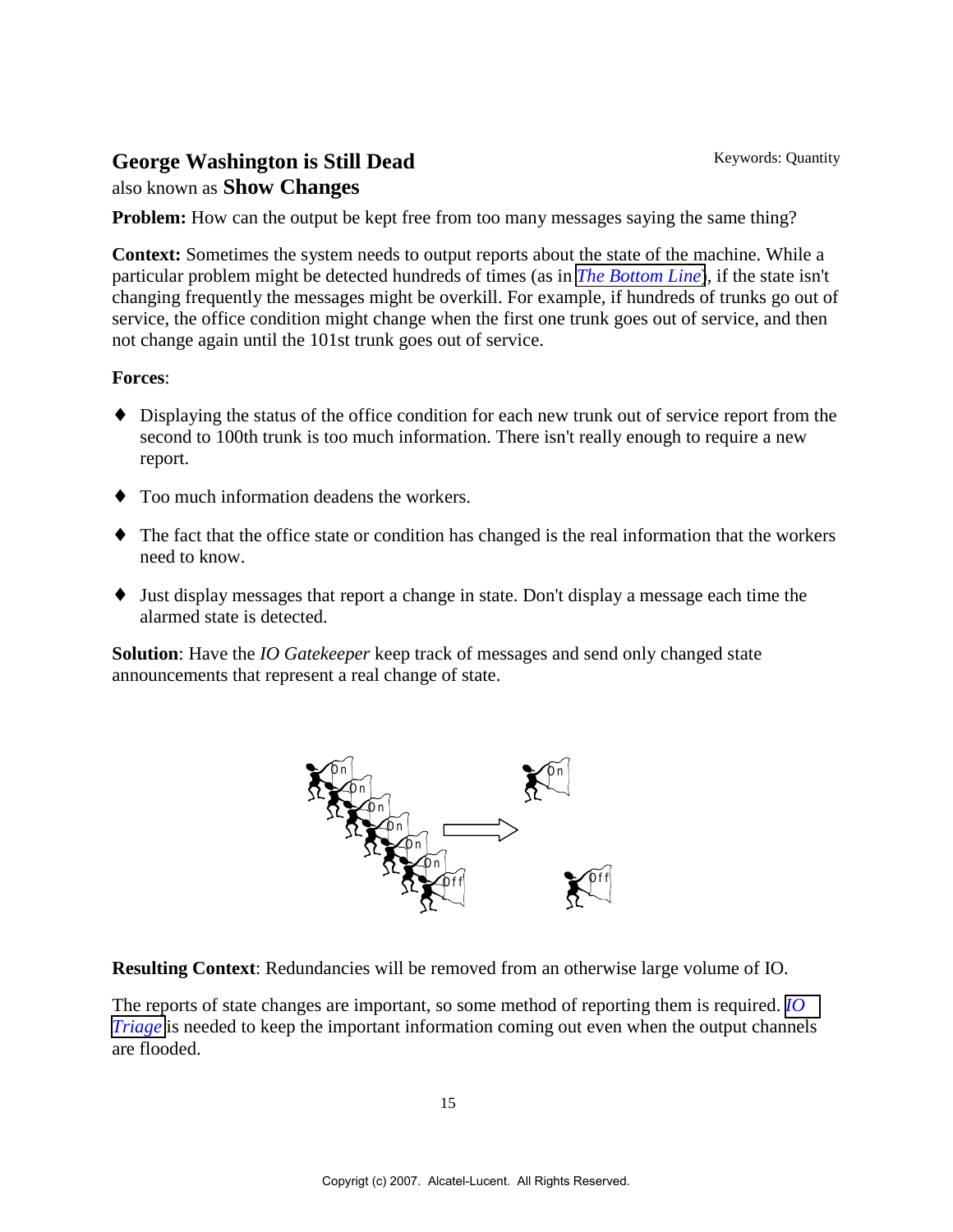**Related Patterns**: Sometimes there are no actions that the workers can perform in response to a change in system state. It is in these circumstances that the *[Five Minutes of No Escalation](#page-16-0) [Messages](#page-16-0)* pattern applies.

Even with the reduction in messages from applying this pattern, a mechanism to ensure that humans are able to input a message against a flood of output is required. *[Shut Up and Listen](#page-19-0)* addresses this problem.

*The Bottom Line* is similar to this pattern but deals with multiples of the same report. It summarizes a given report with the number of occurrences. This leads to delay in reporting the event however because of the need for aggregation.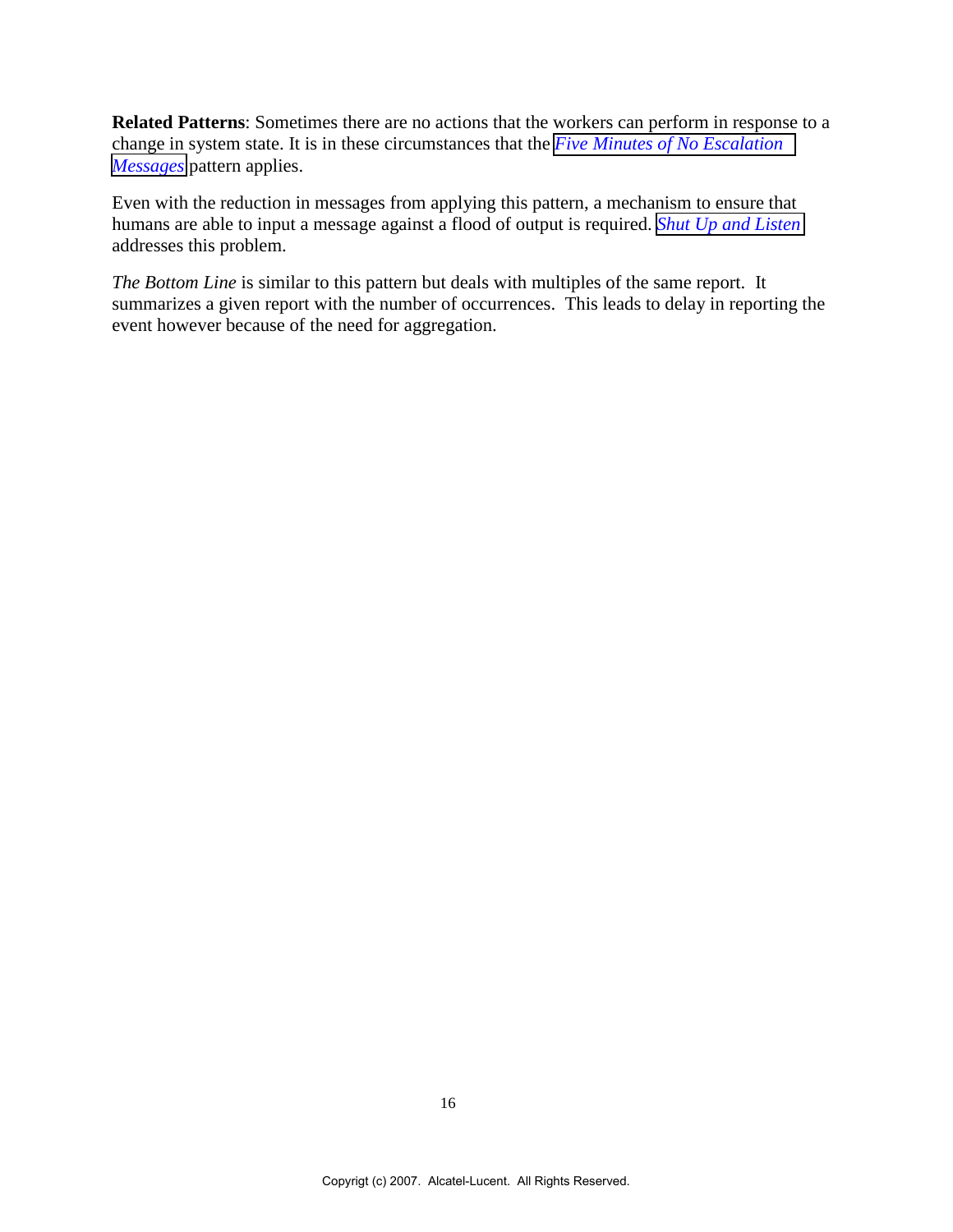## <span id="page-16-0"></span>**The Bottom Line** Keywords: Quantity

**Problem:** Many messages are about the same type of event (such as a trunk going out of service) and they flood the output message stream.

**Context**: Some situations produce many, many reports. For example, if a part of the system interfacing to many of trunks has just gone out of service, a message reporting that a trunk is out of service might display hundreds of reports, one for each trunk. This pattern applies to the places where a report should be generated because some condition has just been detected.

### **Forces**:

- ♦ Outputting a report when every event happens pollutes the output channels, diverting attention from other activities. Even with a priority output system in place (see *[IO Triage](#page-10-0)*), the channel can become full and important output or input (see *[Shut Up and Listen](#page-19-0)*) can be missed.
- ♦ Sometimes reporting many events gives the workers an idea of a trend, but this information can be given many times, or as a single message reporting many events. Reports are not of critical importance and can be delayed slightly during the aggregation period.

**Solution:** The *IO Gatekeeper* should group messages about a common event and only display a summary message that includes a tally of the number of occurrences. The system should also supply a way to provide the entire output at human request, as it may be essential to identify problems.



**Resulting Context:** Even with the reduction in messages from applying this pattern, a mechanism to ensure that humans are able to input a message against a flood of output is required. *[Shut Up and Listen](#page-19-0)* addresses this problem.

**Related Patterns**: George *Washington is Still Dead* deals with state change reports while *the Bottom Line* deals with aggregation of nearly identical messages.

*Five Minutes of No Escalation Messages* helps for those cases where aggregation delays can only partly be tolerated. It causes messages to be printed out periodically as well as in summary.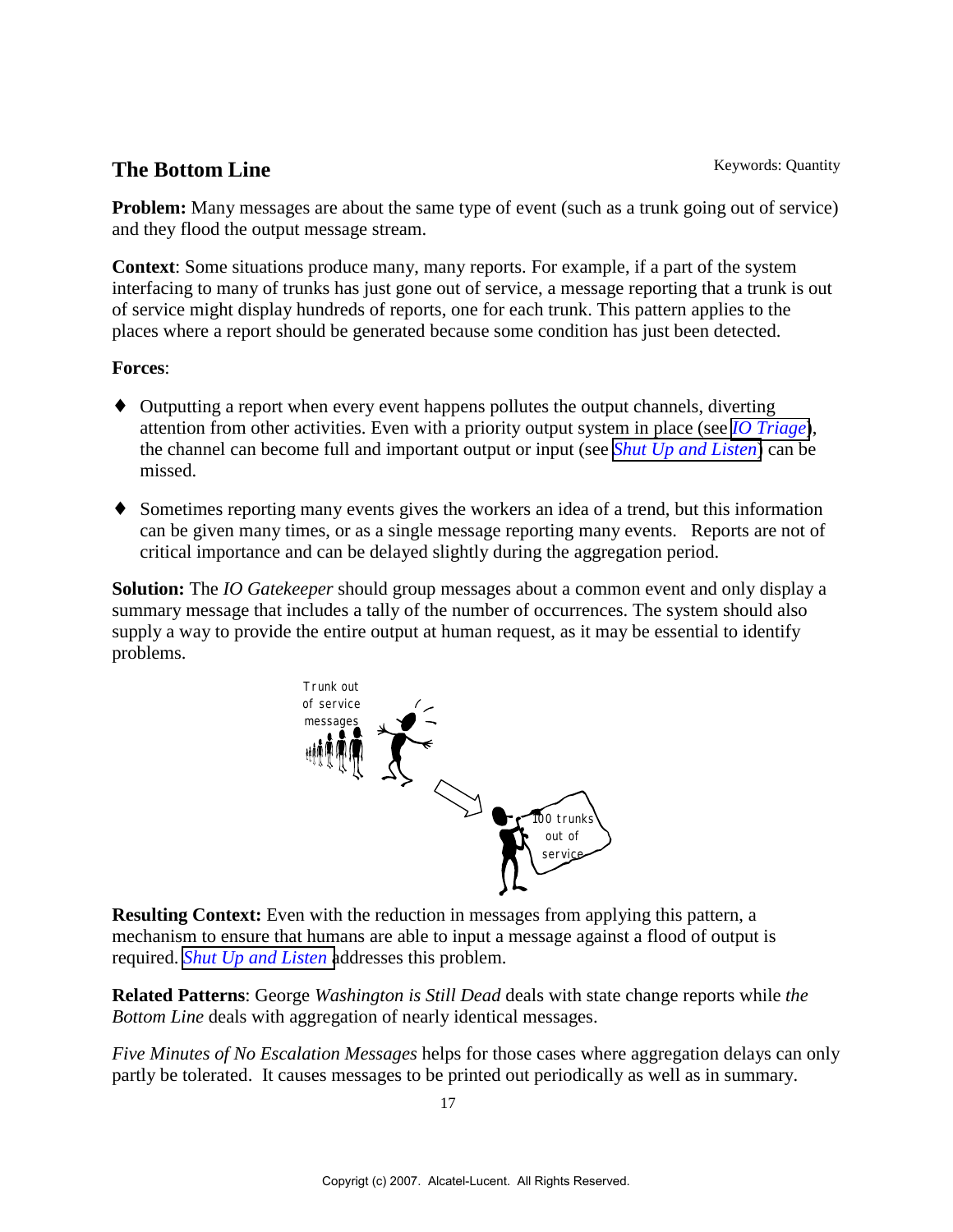## **Five Minutes of No Escalation Messages** Keywords: Quantity

**Problem:** The human-machine interface is saturated with error reports for which humans can't do much except worry.

**Context**: Any continuous-running, fault-tolerant system with escalation, where transient conditions may be present. The transient nature produces copious messages even with summary and priority filters (*[The Bottom Line,](#page-16-0) [George Washington is Still Dead,](#page-14-0) [IO Triage](#page-10-0)*).

Some system reports describe events that humans cannot help resolve.

#### **Forces**:

- ♦ Many problems work themselves out, given time. There is no sense in wasting time or reducing level of service trying to solve a problem that will go away by itself (*[Riding Over](#page-34-0) [Transients \[PLOPD-2\]](#page-34-0)*).
- ♦ The switch can use all of its resources displaying messages.
- ♦ Humans panic when they think the switch is out of control (*[Minimize Human Intervention](#page-34-0)* [\[PLOPD-2\]\)](#page-34-0).
- ♦ If the only human action might be detrimental to the system, it can be beneficial to not display information promptly.

**Solution**: When taking the first action in a scenario that could lead to an excess number of messages, display a message. Then periodically display an update message. If the abnormal condition ends, display a message that everything is back to normal. Do not display a message for every change in state.

Continue continuous machine to machine communication of status and actions throughout this period. (see *String A Wire*)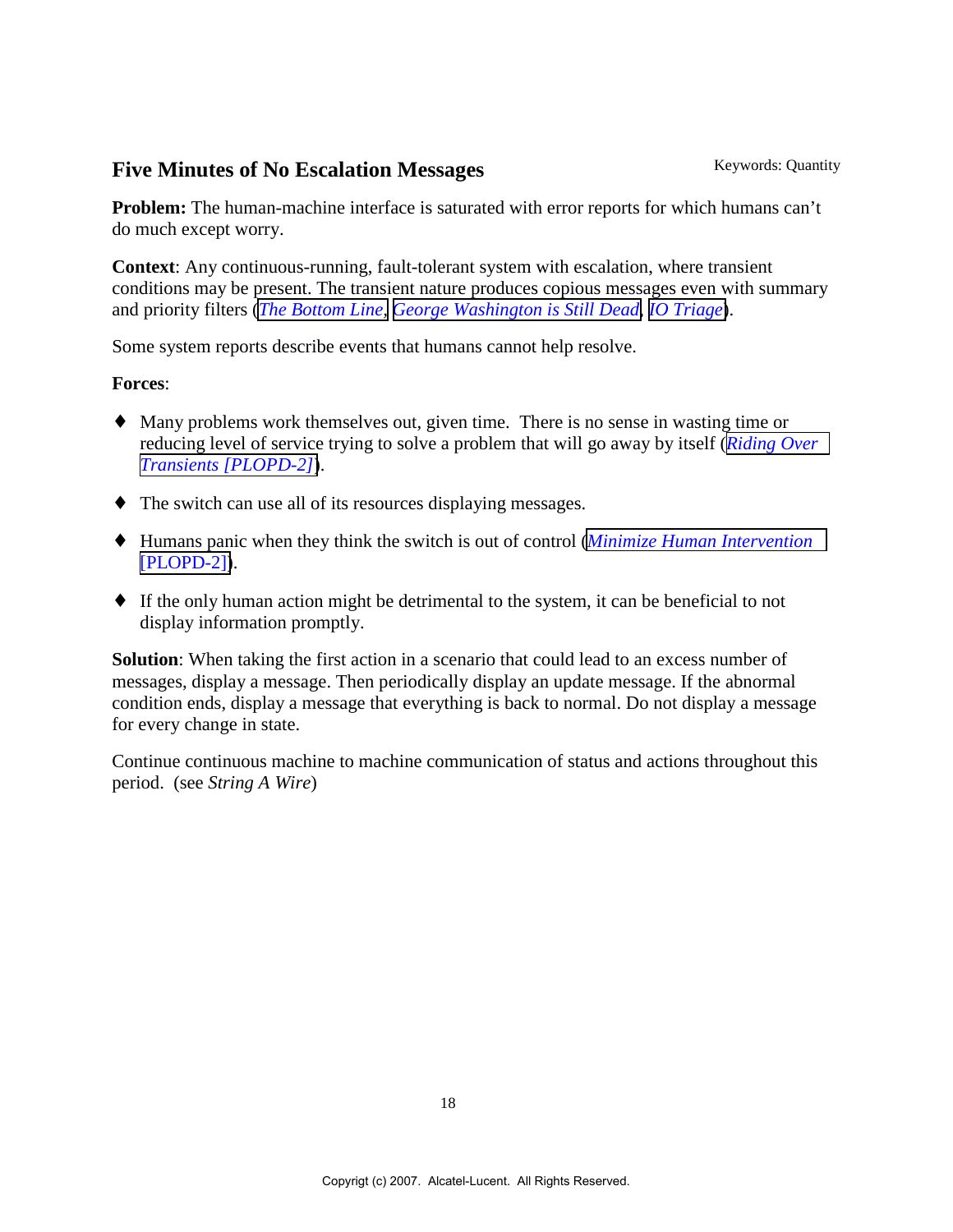If something is so important that it can't wait five minutes, an *Audible Alarm* should report it.



**Resulting Context:** This solution will keep the system operator from panicking from seeing too many messages. Machine to machine messages and measurements will keep a record for later evaluation as well as keeping the systems actions visible to people who can deal with it. There are other computer systems monitoring the actions taken. These systems can deal with a great volume of messages.

Other messages that are not related to the escalating situation that is producing too many messages will be displayed as though the system were normal. Thus the volume of escalation messages does not adversely affect the normal functioning of the system.

Of course the five minute time period alluded to in the title is only a suggestion. It is based upon the situations from which this pattern is mined.

**Related Patterns:** Note the conflict *[People Know Best](#page-34-0)* [\[PLOPD-2\]](#page-34-0) in which humans should be kept thoroughly informed of system progress. *Five Minutes of No Escalation Messages* applies when no helpful human actions are possible. This can occur when the system is reporting traffic induced system overloads.

This pattern also applies to those cases where the delay to aggregate messages (see *The Bottom Line*) is too long and some intermediate report is necessary.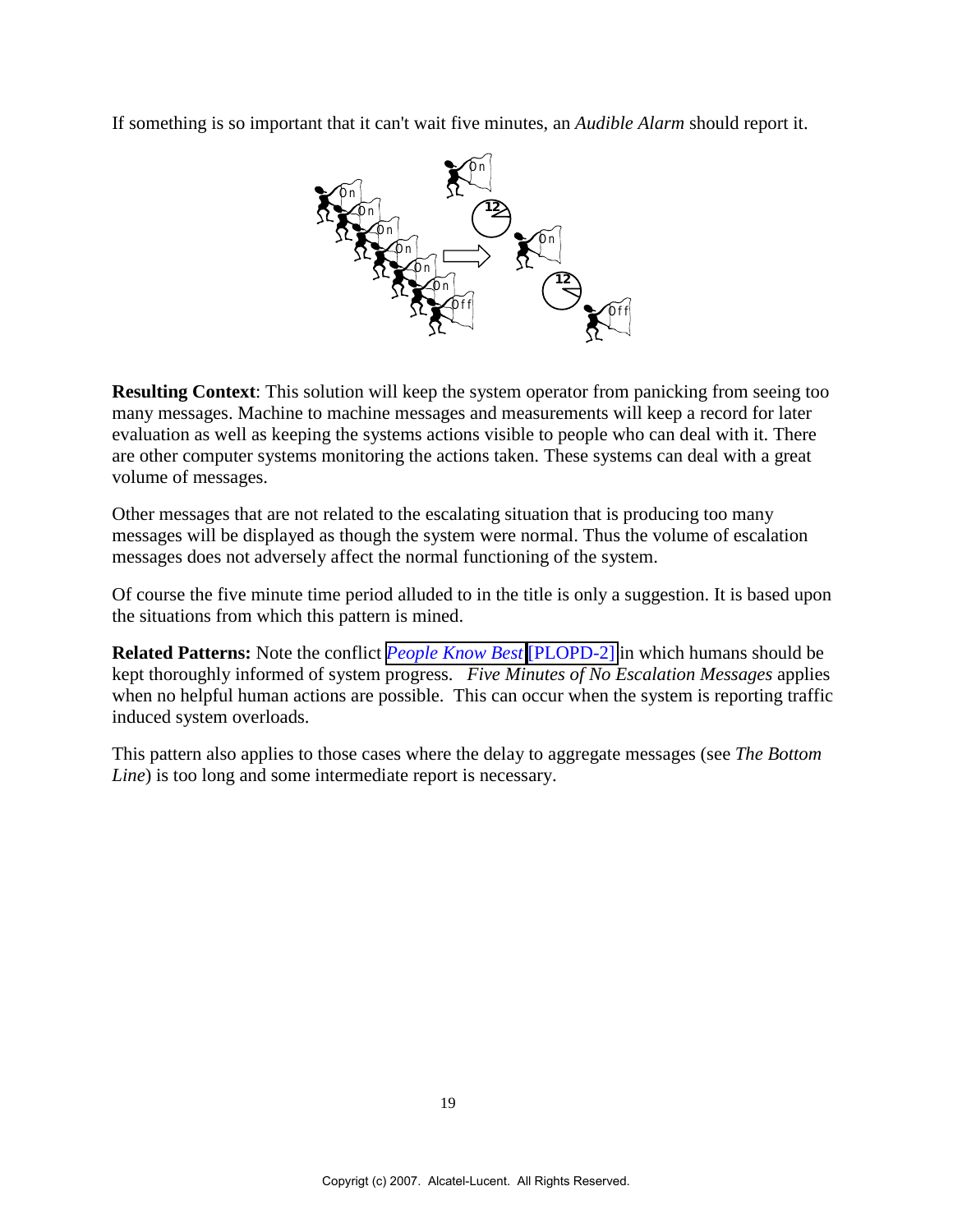## <span id="page-19-0"></span>**Shut Up and Listen** Keywords: Quantity, Importance

**Problem:** Humans need to be heard by the system. Users need a way to shut the output stream off.

**Context**: The *IO Gatekeeper* is filling the system output stream with both priority messages reporting abnormal events and informational messages. A priority scheme for message output is in place (see *[IO Triage](#page-10-0)*). This will get the most important information out to the workers first. It doesn't address humans taking control and altering system behavior. *[People Know Best](#page-14-0)* [PLOPD-2]states that even when the system is designed to correct problems automatically experts will sometimes be able to help the system through stressful incidents.

Sometimes, even though *[George Washington Is Still Dead](#page-14-0)* and *[The Bottom Line](#page-16-0)* are applied, the output stream is still flooded.

#### **Forces**:

- $\bullet$  If the output is shut off, important information might be missed.
- ♦ If users wait until the outputting is completed the system might be in a degraded service mode. Then again, in some circumstances the output stream may be perpetually flooded.
- ♦ Full duplex input/output might help, but makes message interpretation more difficult. If half duplex is chosen, some way of interrupting the output is necessary.

**Solution:** The *IO Gatekeeper* should give human input a higher priority than displaying output information. Make sure that input messages are processed even when the output system is operating at full capacity.

Provide a way to interrupt the output stream long enough for a human to get a request into the system. Design this so that no output messages are lost.

Mark the output related to human input messages at priority level comparable with CRITICAL output messages (see *[IO Triage](#page-10-0)*) so that responses to human input are not stuck at the end of the output message queue.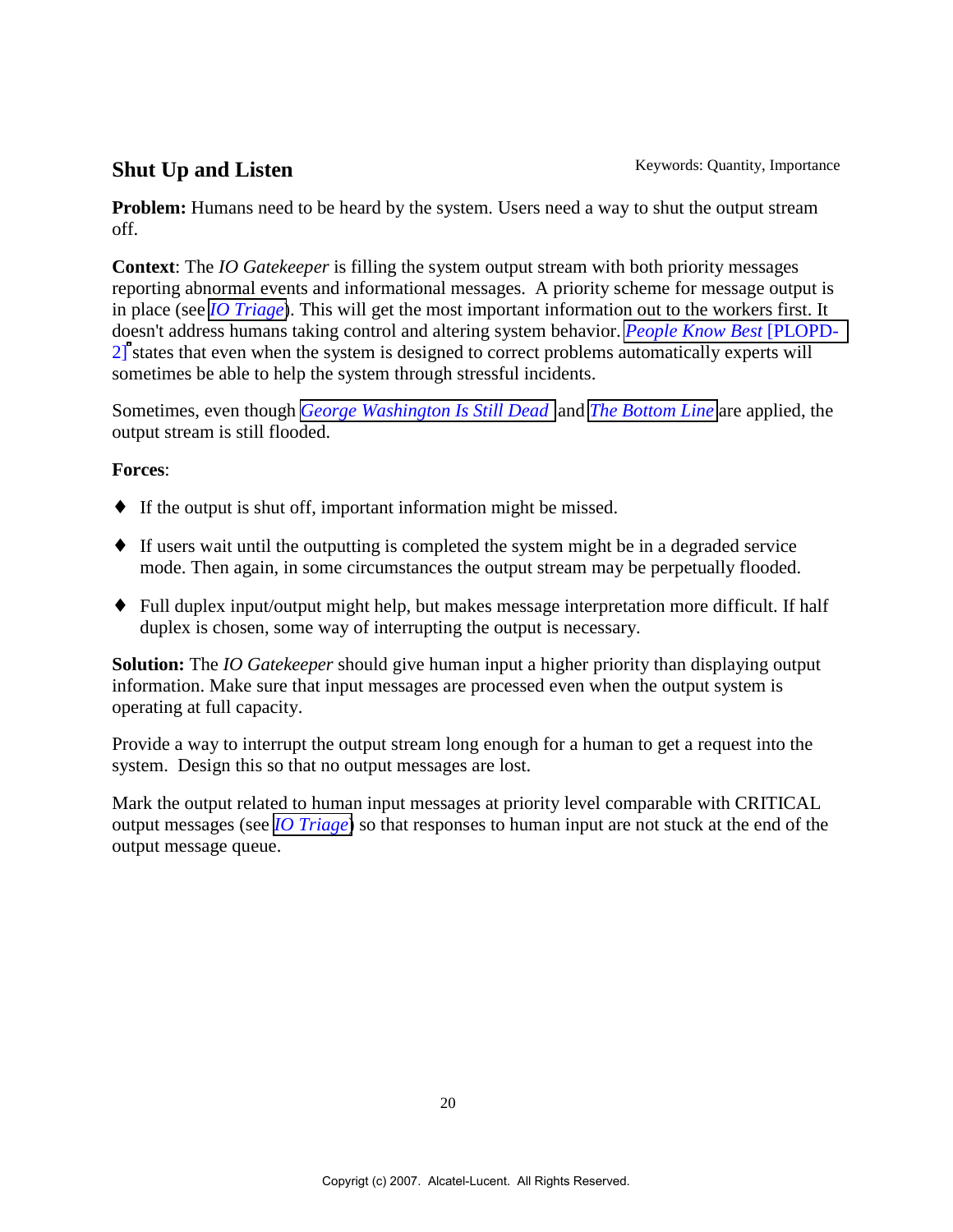

**Resulting Context**: Human requests (input messages) will be heard even though the output buffer is full. Both input and output messages are prioritized.

Human input messages are all treated as being at the same priority level. A separate input mechanism (such as a Master Control Console [BDNN+]) that bypasses the IO subsystem can be provided for high priority input.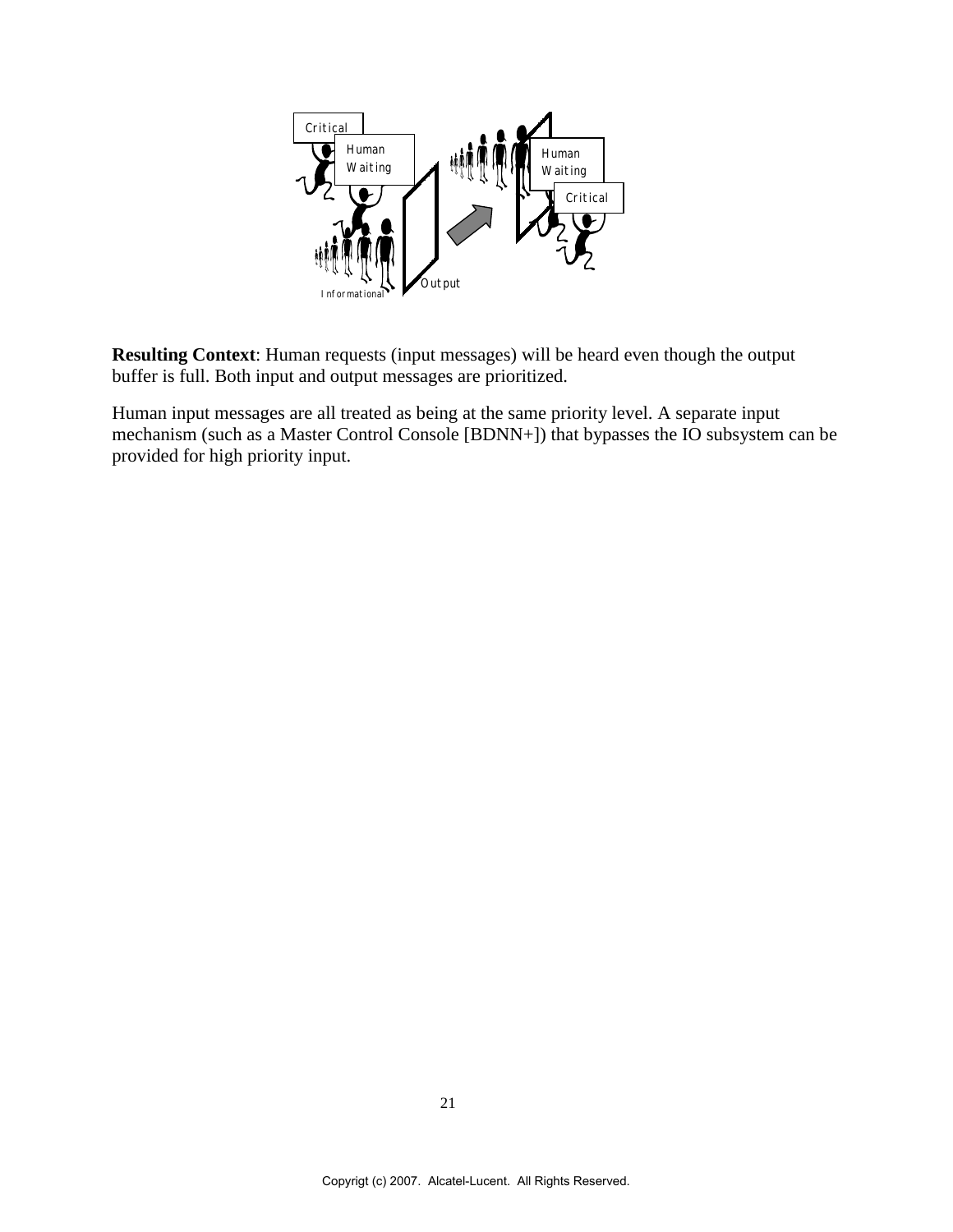<span id="page-21-0"></span>**Problem:** Some subsystem provides a way for humans to access information. Now another subsystem needs this same information also.

**Context:** The system is large and has several subsystems. The *IO Gatekeeper* processes individually buffered messages and distributes them to the appropriate subsystem to handle them. IO that previously went only from machine to human now must also go between subsystems inside the system.

The system has many logical IO channels. (see *[Mind Your Own Business](#page-8-0)*).

#### **Forces:**

- ♦ Adding a machine to machine interface increases the complexity of the system.
- ♦ Adding in a powerful new interface or interface protocol is difficult once the system architecture is set.
- ♦ Perturbing a working subsystem to add a new interface to a new subsystem risks introducing new faults and breaking the working subsystem.

**Solution:** Allow one subsystem to insert a message into the input message stream. In other words, allow the system itself to create a message that is processed just like any other input message received from outside the system.



**Resulting Context**: This provides a system that makes it easy to add new switch feature capabilities and to connect them to already present input/output services.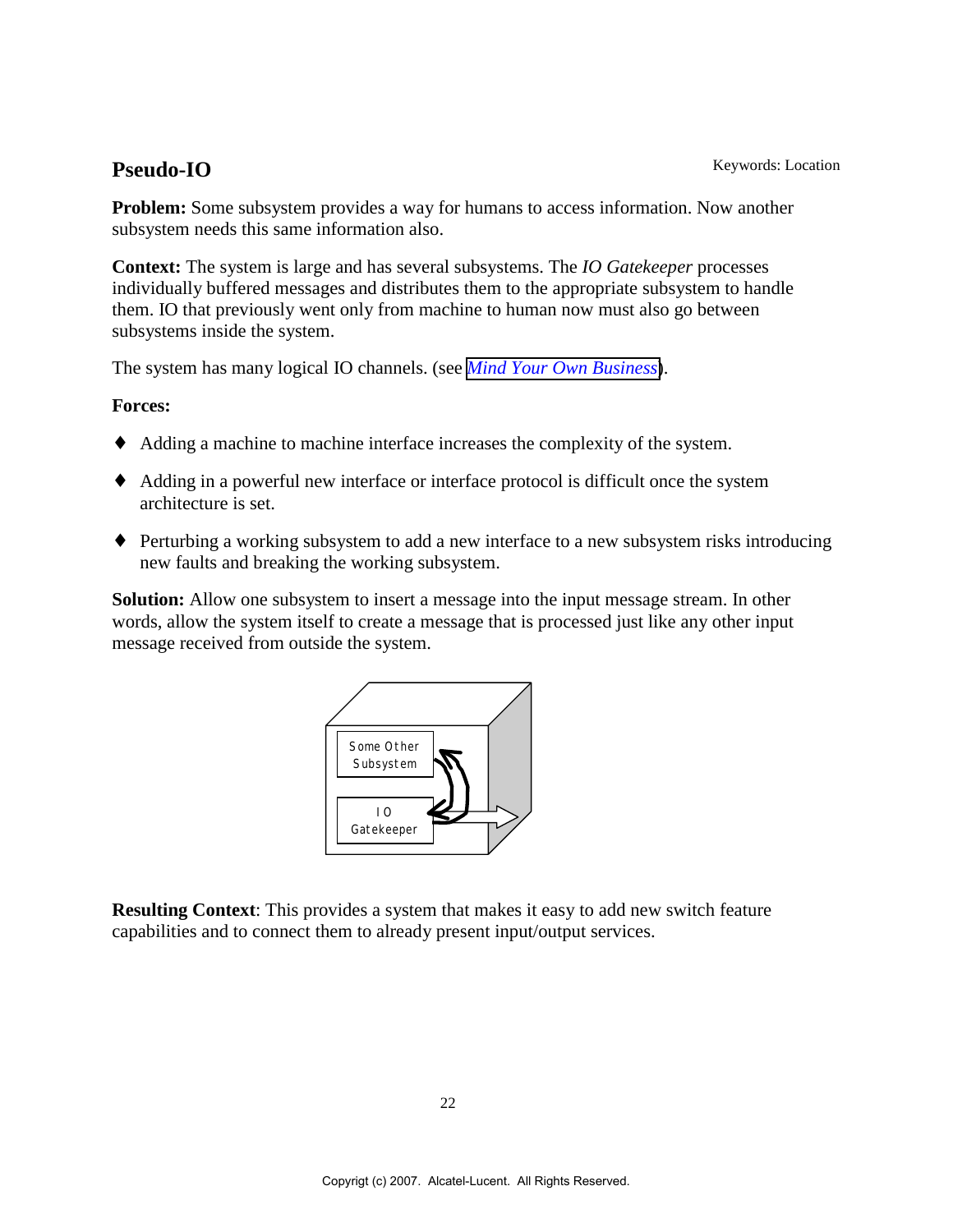## <span id="page-22-0"></span>**Beltline Terminal** Keywords: Location

**Problem:** The terminal isn't where the worker needs to be to do their work.

**Context:** A large volume of IO is distributed by function (see *Mind Your Own Business*). Certain terminals are dedicated for specific workers. Some workers move around in the office. Because of the size of the system, they might be a long way from their maintenance terminal when they want to enter or see some messages related to what they are doing. (e.g. they might be changing circuit packs).

For many years within a telephone office there have been jacks to plug in audio headsets to allow workers to talk with other workers.

#### **Forces**:

- ♦ Reduced labor costs/higher productivity if the worker doesn't need to continually go for long walks to use a terminal.
- ♦ Reduced possibility of accidentally damaging something by frequent traversals of the office to reach the terminal.
- ♦ Increased system availability if the worker can attend to their work quickly. Long walks to the terminal area increase the Mean Time To Repair (MTTR).

**Solution:** Provide remote terminal connections so workers can plug in a terminal input/output device anywhere they want. This is called a "beltline terminal". Allow the worker to redirect



(copy) the output of the desired logical channel to the beltline terminal.

**Resulting Context:** Workers can move around the office and can take their terminal with them. This increases productivity and system availability and reduces MTTR. The typical configuration of a beltline terminal is an ordinary display device, such as a  $VT100<sup>TM</sup>$  terminal, on a cart.

Rationale: The system is already physically large, with many wires. The system is mounted in custom cabinets with custom wiring. Adding a few additional wires around the office to allow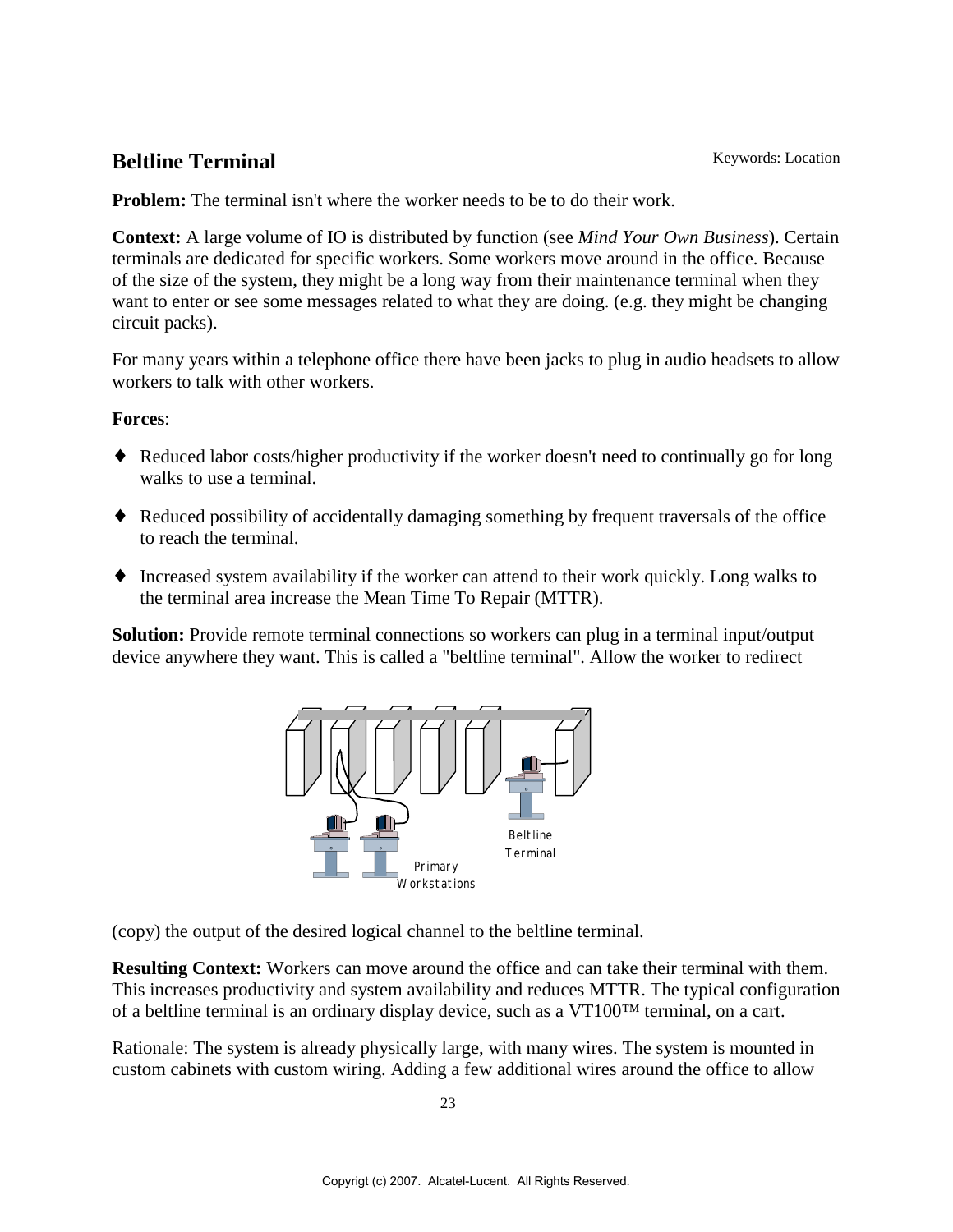the workers to plug in a terminal (in addition to audio headsets) is a minor expense.

**Reference:** [\[HJJS+\], p. 1050](#page-4-0)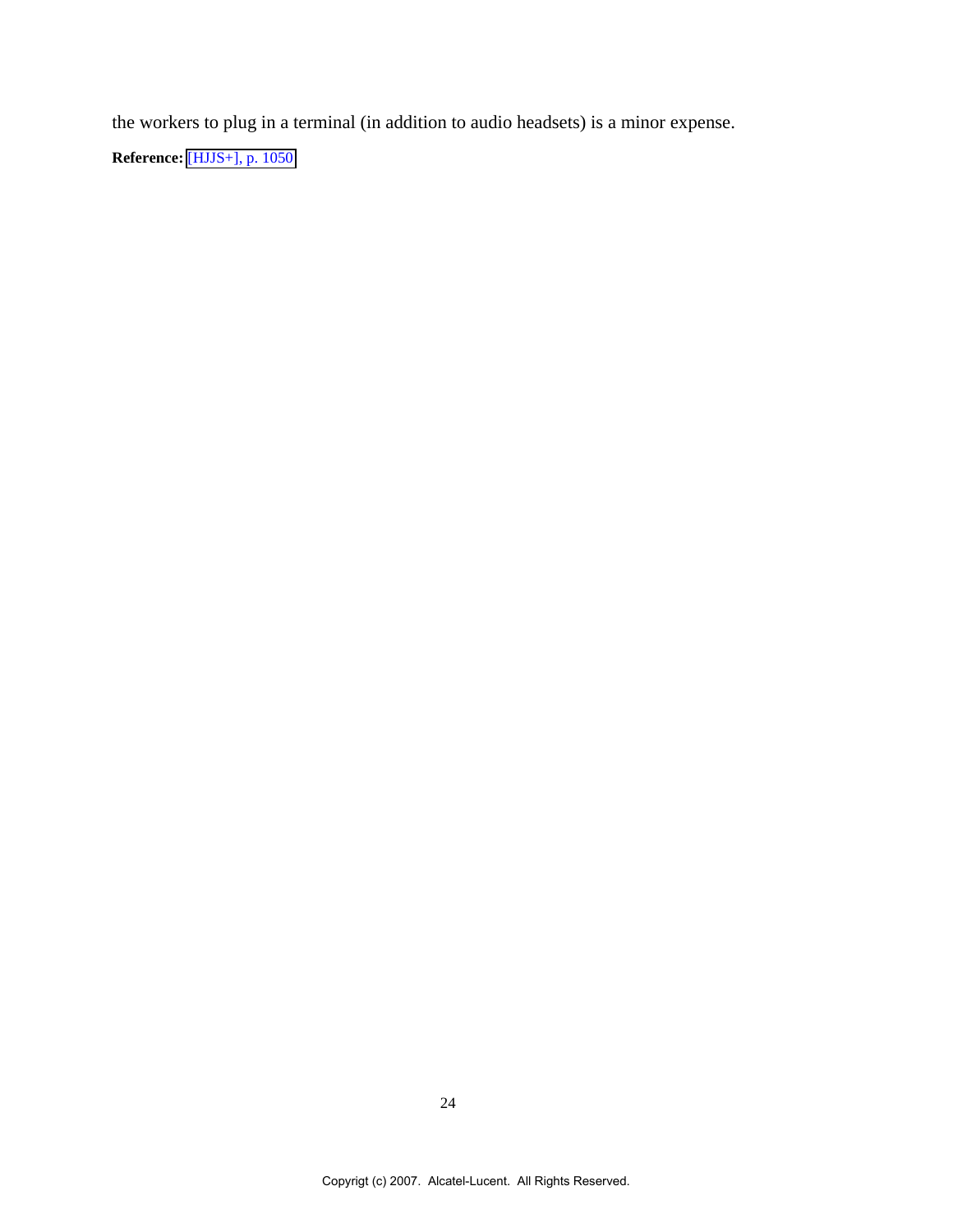**Problem:** How can we get information to workers immediately when a significant problem has occurred?

**Context**: Some things are too important to wait for a potentially slow *IO Gatekeeper* to process and to wait for some human to notice and read. Even with messages receiving a priority tag (*IO Triage*) the *IO Gatekeeper* must still queue the message for output. *[People Know Best](#page-4-0)* [PLOPD-2]requires that support systems and humans that monitor the system have full information about its state. Due to the complexity of the input/output system the overhead to perform the standard IO cannot be afforded in all circumstances, so *[MML](#page-4-0)* does not apply.

#### **Forces**:

- ♦ In a large office a simple message on one or several terminals might go unnoticed by the office personnel that are needed to handle the problem. This can lead to service being impacted longer than is absolutely necessary.
- ♦ The IO system has a lower processing priority than the systems that ensure that the system is sane and functioning normally. We cannot count on the IO system being executed in a timely manner during times of crisis. This can delay processing for a long time in a system that is trying to recover from catastrophes.
- ♦ During crisis situations the humans may be looking elsewhere and they will not see a report on a terminal.

**Solution:** Provide a method of reporting alarms audibly in the office. This will reach out and alert humans that there is some problem and they should find out what it is to reduce telephone service impacts. Remote visual indicator should also be provided, such as colored lights spread throughout the office.

The audible alarm system should be driven by the IO protocol defined within the system. Messages being passed to the *IO Gatekeeper* should have a special tag to indicate that an alarm should be sounded and which alarm. The priority tag defined by *IO Triage* can be used for this. There are a multitude of sounds that can be used to indicate different alarm severities, including sirens, bells, gongs, etc.



**Resulting Context**: The time to begin the correct remedial action has a contribution towards the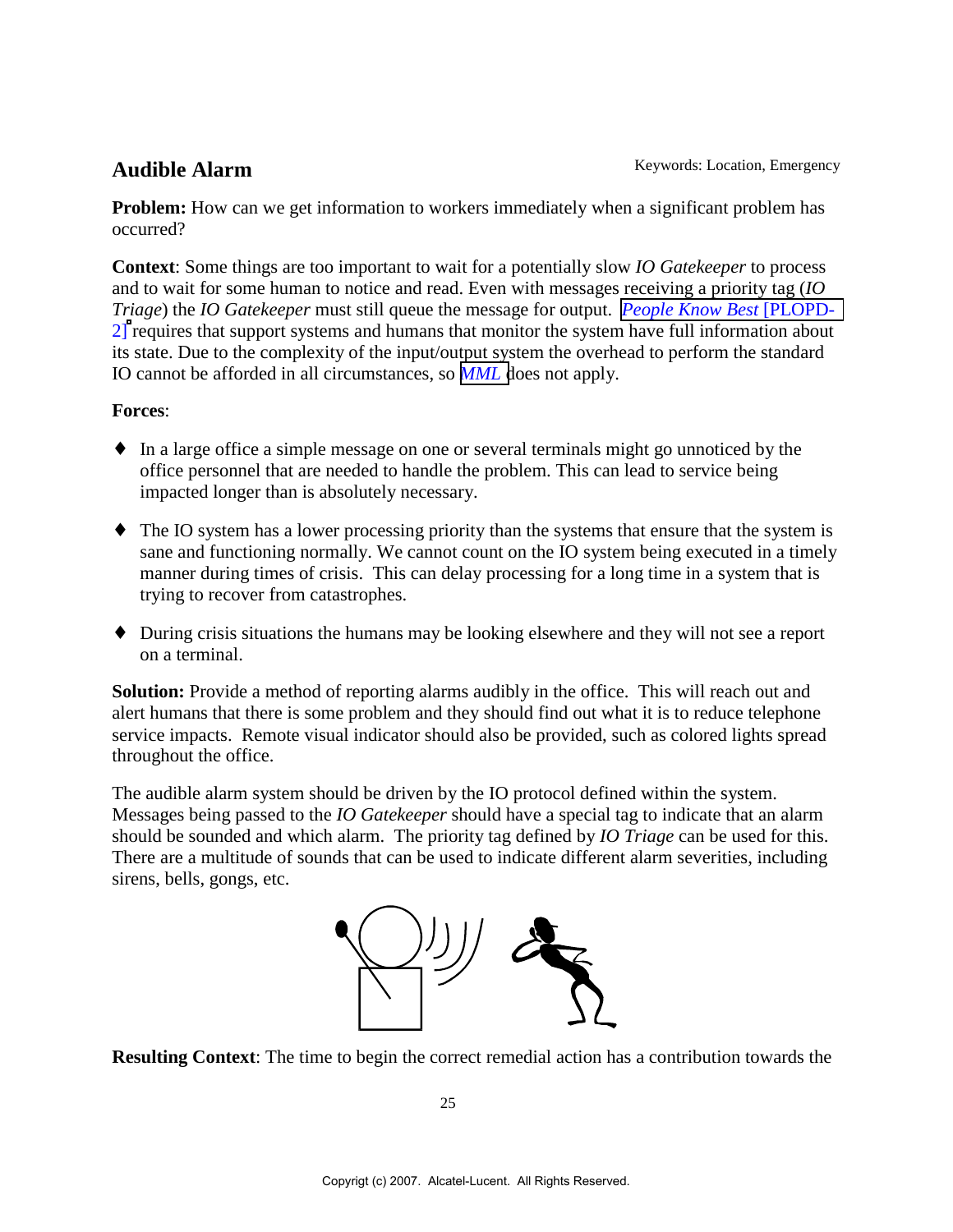Mean Time to Repair (MTTR), which in turn has an impact on the system's overall availability.

Priority messages will be presented to personnel in a way that stimulates several senses.

The specification of the alarmed items is usually done at design time. Since these are big systems that may vary subtly from office to office some method of customizing to a specific customer site is desirable. See *[Office Alarms](#page-28-0)*.

The alarm system will typically sound alarms both locally at the switching office and to some remote monitoring location.

A method of silencing the alarms by a manual action needs to be implemented. This will allow the craft to have some piece and quiet while they try to isolate the problem. This method needs to rely upon as little software as possible, since they might want to retire the alarm while the software system is insane. A pushbutton driving a hardware circuit would be the best solution. Now that they have a method of silencing the alarms, *Don't Let Them Forget* that the alarm happened and there is something needing their attention.

**Rationale**: Audible Alarms provide an interface to the human operators that parallels the interface provided by the IO system. Since it is in parallel, it will provide the operators with information that they might not get through the IO system in a timely manner.

The alarm system should have a low probability of failure. The hardware should have few failure points and use reliable components. Another consideration in the hardware design is to make the system "toothpick proof". This refers to the ease that office personnel can disable a part of the system by inserting a toothpick into the appropriate relay contact to prevent closure.

If the alarm system itself is to fail, having it report its own failure is a desirable event. In the area of the alarms the usual principle of "failing silently" may not apply.

**Reference**: [\[HJJS+\], p. 1051.](#page-8-0)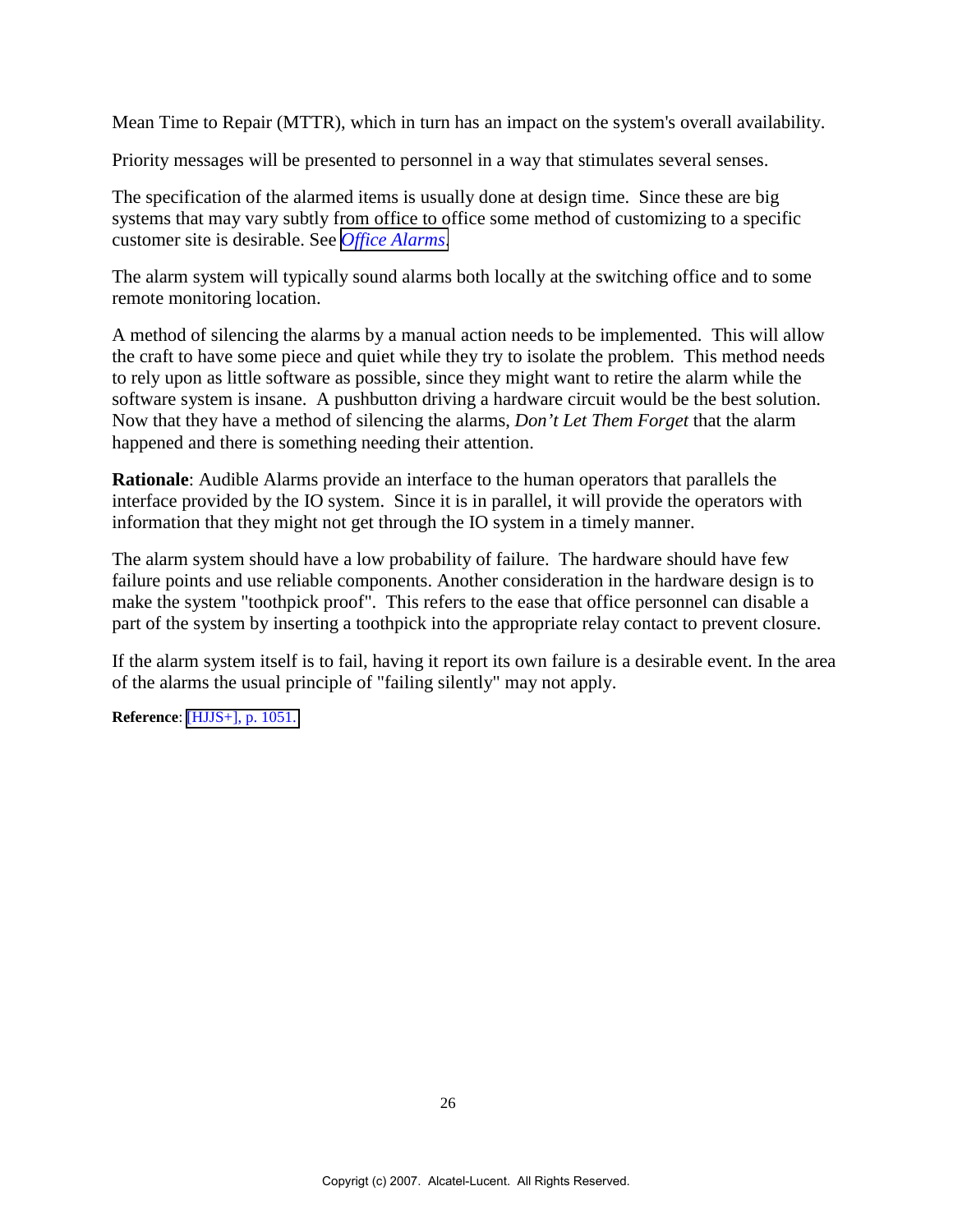<span id="page-26-0"></span>**Alarm Grid** Keywords: Location, Emergency

**Problem:** Workers need to know where to look for the problems, especially hardware problems.

**Context**: *Audible Alarms* and IO messages report emergency situations. *[People Know Best](#page-8-0)* [\[PLOPD-2\]](#page-8-0) requires support systems monitoring the system have full information about its state. The time to begin the correct remedial action has a contribution towards the Mean Time to Repair (MTTR), which in turn has an impact on the system's overall availability. There might be many alarms asserted simultaneously. For example when a piece of hardware that terminates trunks fails, the system will want to report the hardware failure as well as the failures of all of the trunks that it contains.

#### **Forces**:

- ♦ Simultaneous alarms confuse workers making them unsure where they should look first.
- ♦ The IO system has a lower processing priority than the subsystems that ensure that the system is sane and functioning normally. We cannot count on the IO system to report routine messages quickly during times of crisis. This can delay processing for a long time in a system that is trying to recover from catastrophes.
- ♦ *Audible Alarms* are presented by the *IO Gatekeeper* as soon as they are detected*.*

**Solution:** Divide the office into smaller "grids" that point to location of the error. Tie alarm circuits together to report to the main office alarm panel. When an alarmable situation occurs within this alarm "grid", alert all concerned personnel via *[Audible Alarms](#page-8-0)* that there is a problem. Also provide visual indicators in the form of colored lights on the ends of frames within a grid to show that abnormal conditions exist somewhere in the grid.



**Resulting Context**: Alarm grids allow problem reports to selected communities of interest. This is similar to the logical channel concept of *[Mind Your Own Business](#page-8-0)*.

Alarm grids can be arranged hierarchically within an office. This allows refinement of reporting and the potential to tie together several grids to report larger summary events during off-hours,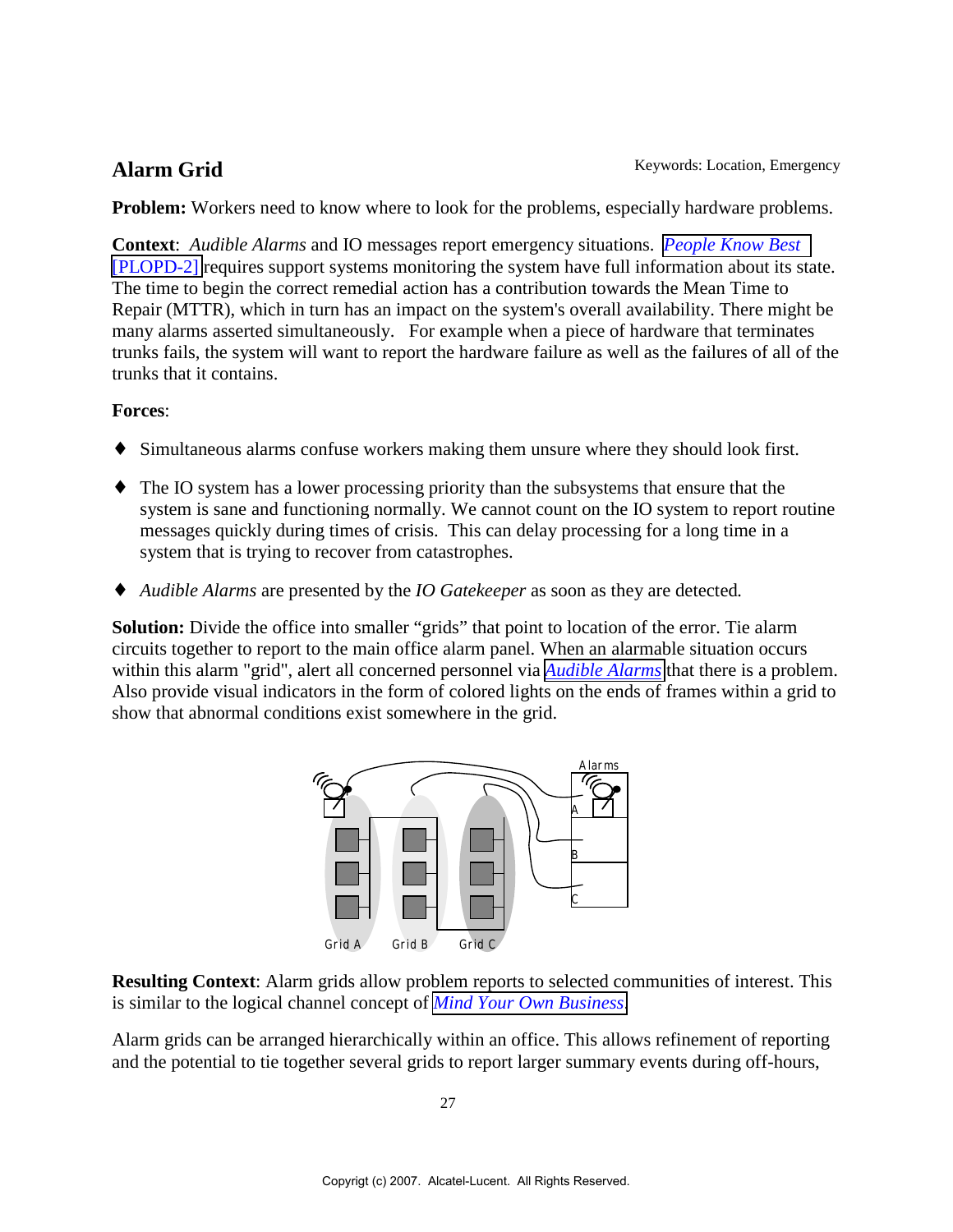when fewer people are watching the system.

**Reference**: [\[HJJS+\], p. 1051.](#page-26-0)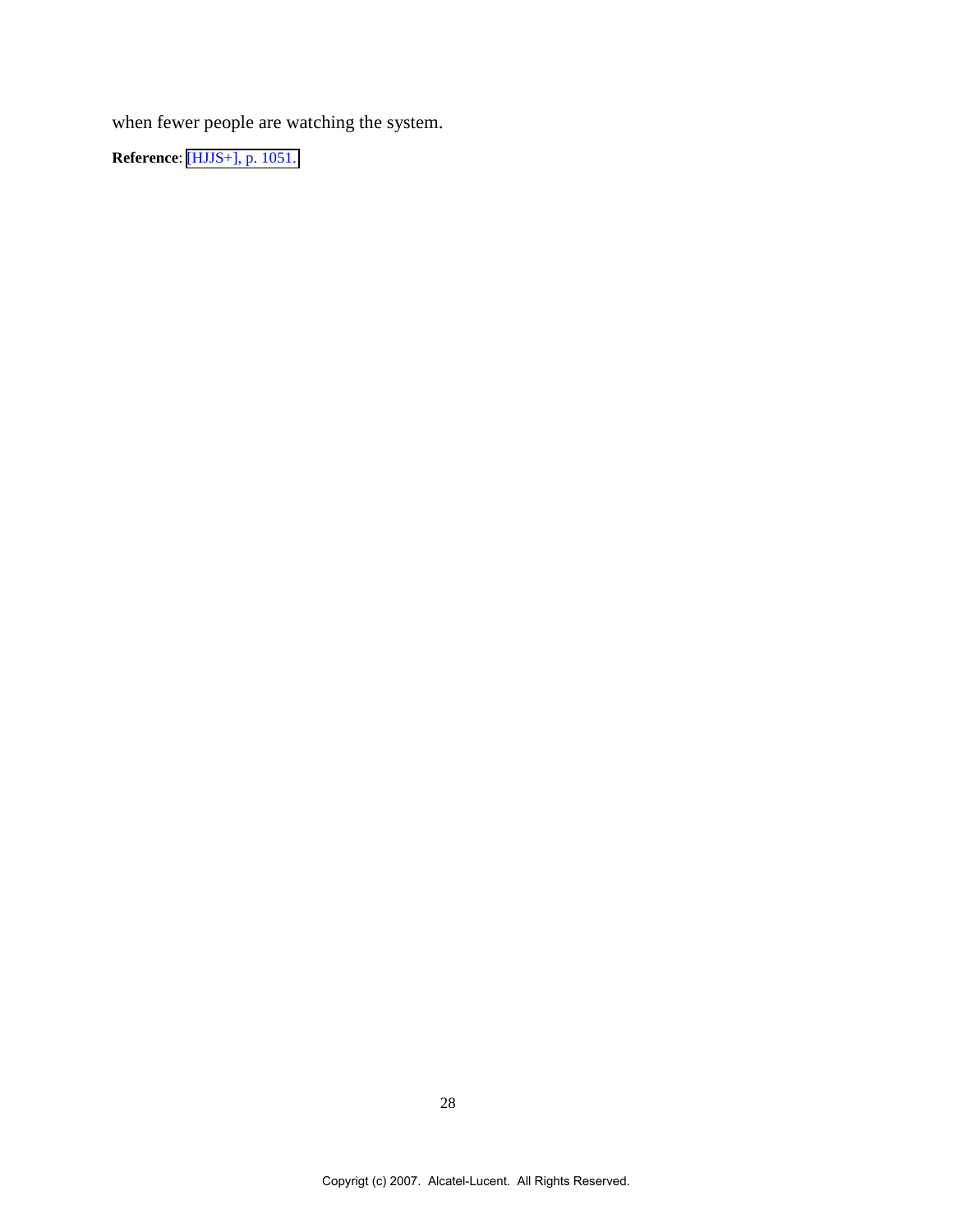<span id="page-28-0"></span>**Office Alarms** Keywords: Location, Emergency

**Problem:** How can problems that are unique to a particular field site be integrated into the predefined classification of messages?

**Context**: Both visual and audio alarms show emergency information organized by *[Alarm Grid](#page-26-0)*. Different sites might have custom alarming requirements, such as door locks, specialized A/C, coffeepots, related systems, etc.

#### **Forces**:

- ♦ A separate, parallel interface for site specific alarms would introduce confusion, since its user interface would probably not be identical to the standard.
- ♦ The actual interface and system actions when the alarm is fired could be transparent and indistinguishable from the base generic supplied alarms. This will help avoid user errors and potential outages based upon failure to act on stimuli.
- ♦ Humans are confused if some important things are not alarmed while seemingly less important things have pre-defined alarms associated with them.
- ♦ The designers and equipment manufacturers can't foresee every unique office configuration containing conditions that need to be alarmed. The switch-owning customers probably don't want to pay for such thoroughness either.
- ♦ Good user interface design has similar things behaving in similar manners.

**Solution:** Design the alarm system to allow easy insertion of new office specific alarms. This is an example of the *[Decorator](#page-34-0)* pattern from [\[GOF\].](#page-34-0)



**Resulting Context**: Both generic priority messages and site specific events have visual and audio alarms.

This provides a measure of customer programmability to the office. Switch owners may tailor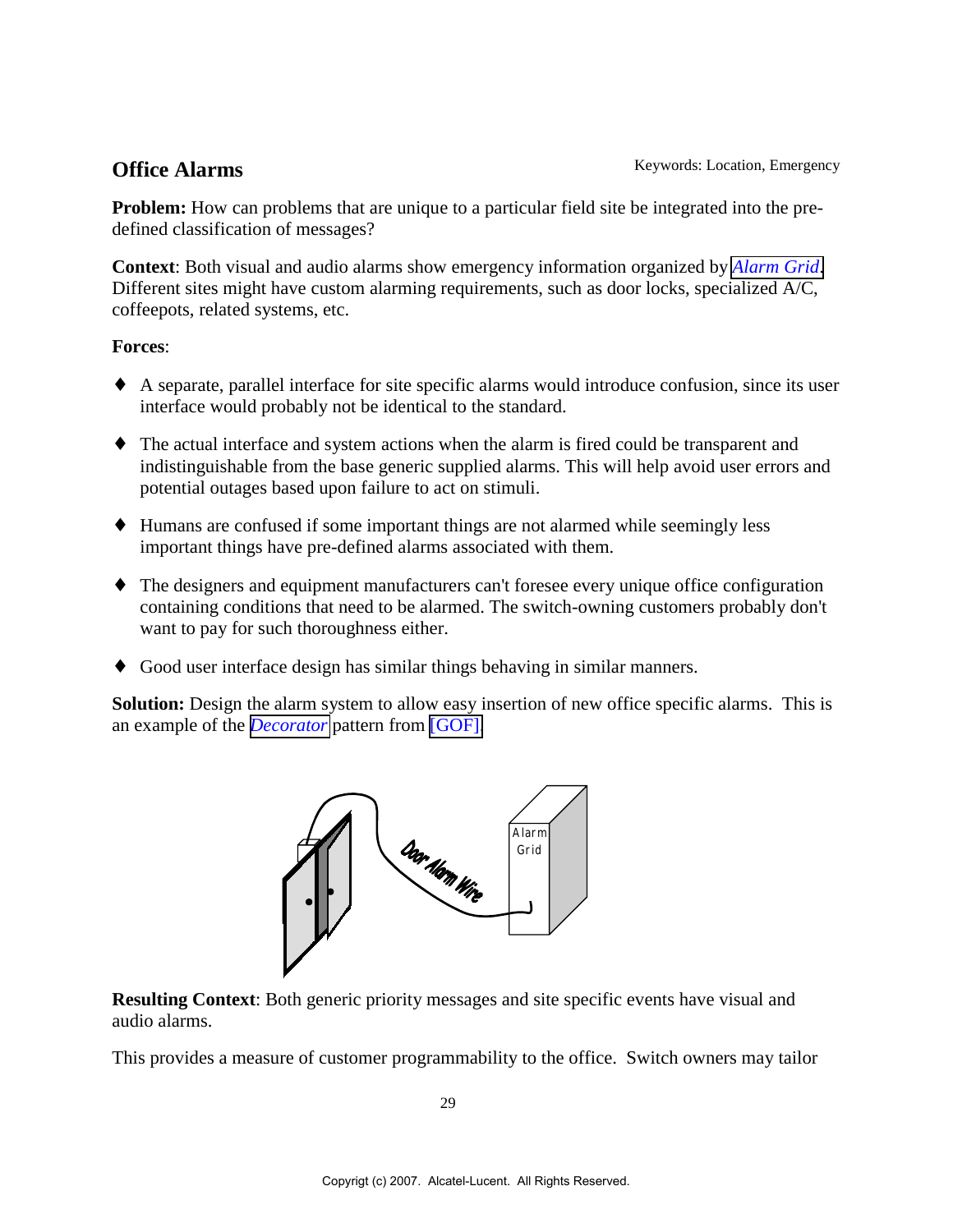this part of the system to their own corporate operating policies.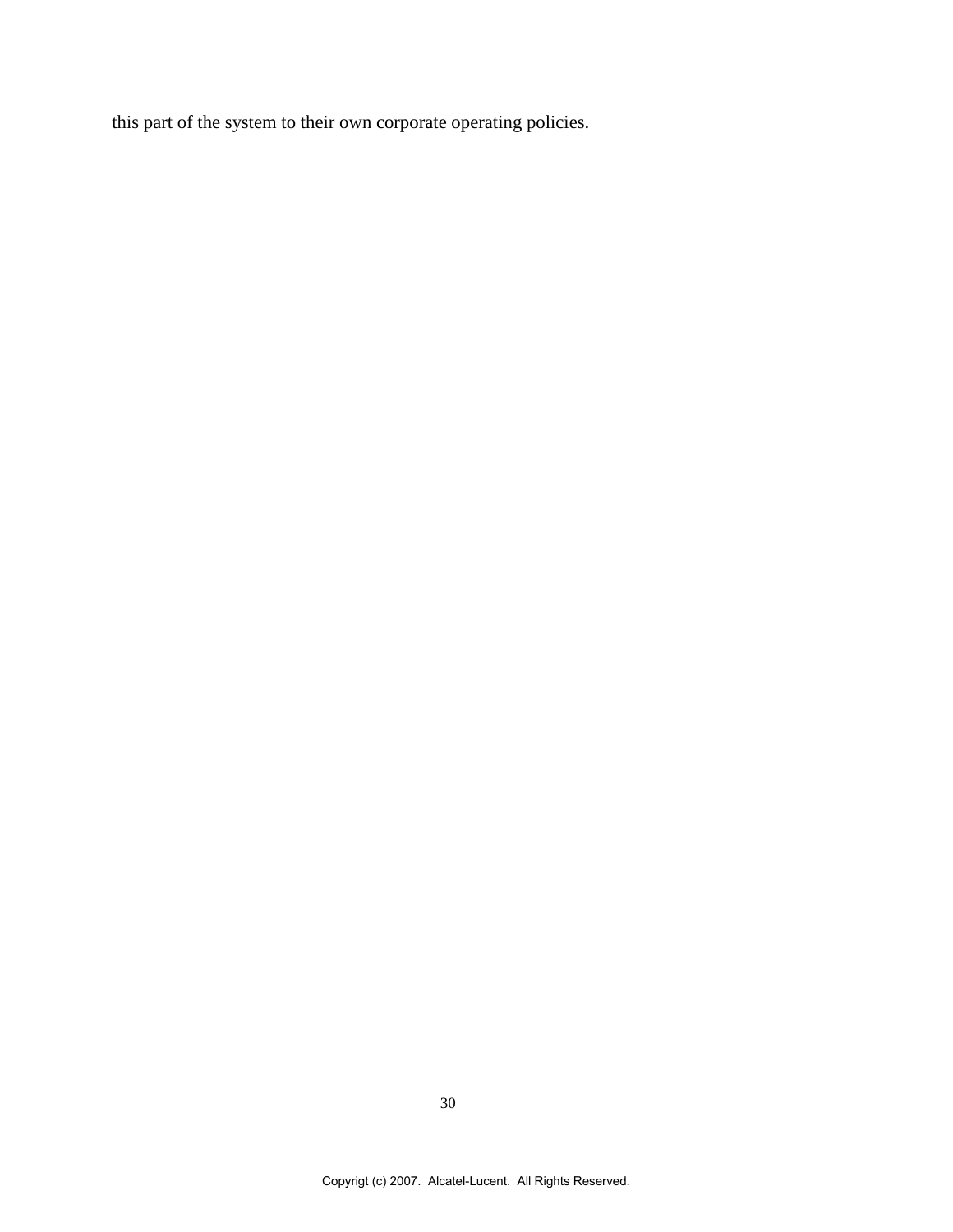## <span id="page-30-0"></span>**Don't Let Them Forget** Keywords: Importance, Emergency

**Problem:** For how long should the system honor a human's request to silence the alarms?

**Context:** *Audible Alarms* can be very annoying, leading workers to want to silence and ignore them. A system in trouble can have many alarms asserted simultaneously. Sometimes the noise can be overwhelming and distracting to the workers, so a method of silencing, or "retiring", the alarm is provided.

#### **Forces:**

- ♦ The choices include reasserting alarms immediately, or keeping them quiet for some predetermined length of time.
- ♦ Some mechanism to silence the alarms is desirable to provide some quiet for thought.
- ♦ If the system is in trouble the ability to function properly may be compromised if alarms aren't reported promptly. This can lengthen Mean Time to Repair (MTTR).
- ♦ Ignoring the manual action to silence alarms will be annoying and distracting to the worker. They might spend time trying to silence them, instead of resolving the problem that is trying to be reported.

**Solution:** Act on all requests to retire an alarm. But don't remember a request to silence alarms. The next time that the system detects an alarmed condition, sound the alarm, regardless of how recently it was retired.



**Resulting Context:** The system will report alarms whenever they are appropriate. The worker will have to repeatedly silence them, until the problem is corrected and the system no longer reasserts the alarm. The worker will have the grace period of the alarm detection period during which the alarms will be quieted.

**Related Pattern**: This pattern deals with alarmed situations, whereas *[George Washington Is Still](#page-14-0) [Dead](#page-14-0)* is about slightly less critical information.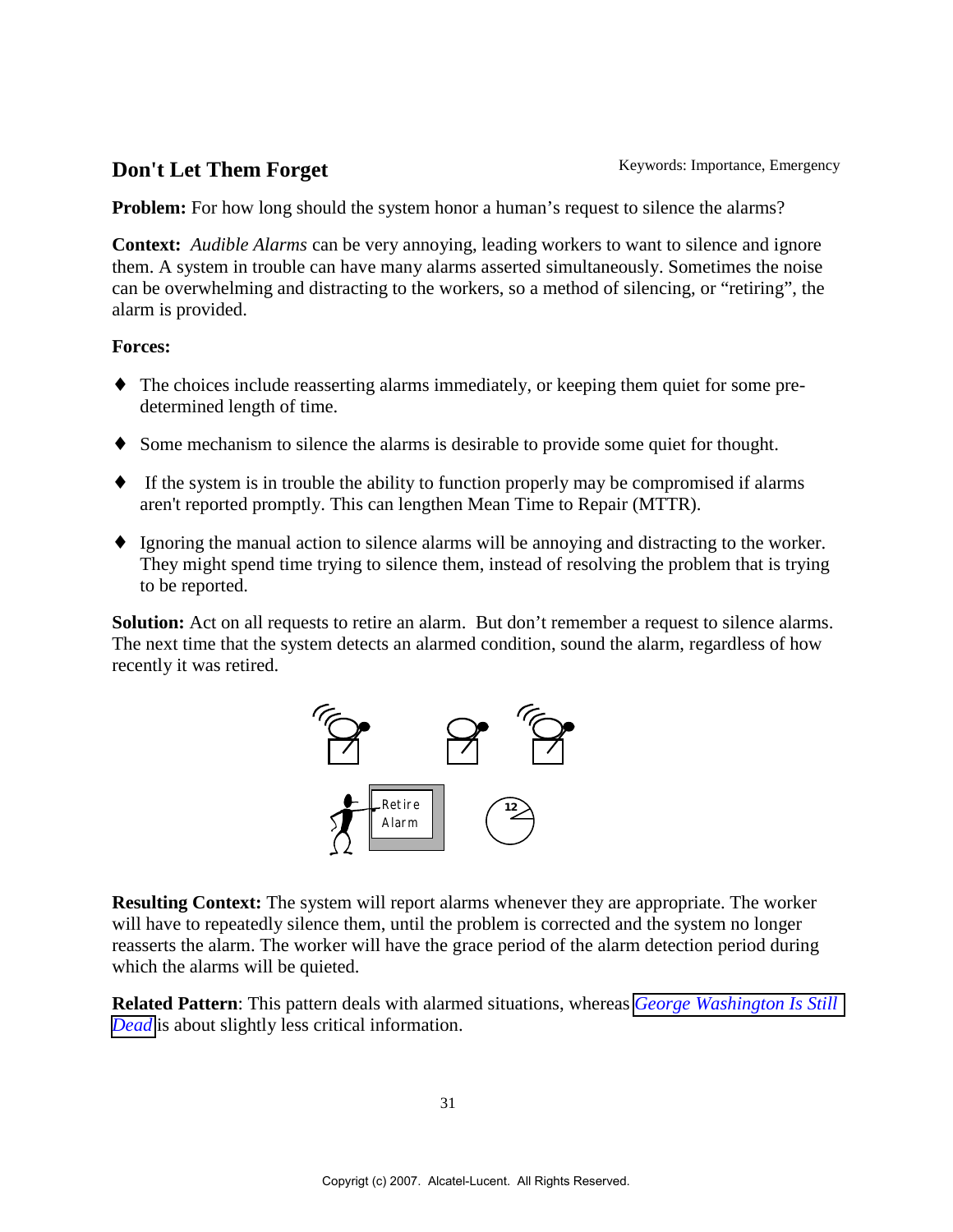## <span id="page-31-0"></span>**String A Wire** Keywords: Emergency

**Problem**: Critically important information must get to other computer systems.

**Context**: Sometimes the *IO Gatekeeper* is too slo*w*, or is in a partial capability mode, or the system can't afford the resources to send a message to a nearby system.

An interface specification document has probably been written that outlines how the two systems should communicate. Or at least that the need to communicate exists and what information should be exchanged.

### **Forces**:

♦ Standard *[MML](#page-4-0)* messages could be used between two systems, but both systems will have to spend resources (memory, time) to encode and decode the message in the other system's language.

**Solution:** Provide a hardwired messaging connection. (e.g. Dynamic Overload Controls, E2A telemetry channels, etc.) Use the interface specification document to describe the interface so that both systems can be developed towards a common interface view.



**Resulting context:** The system will present information to monitoring systems even when the ordinary IO methods cannot be afforded due to emergency or resource utilization priorities.

If more information is needed than a simple hardwired messaging connection can provide, consider adding *[Raw IO](#page-32-0)*.

**Reference:** [\[GHHJ\], pp. 1174-1175.](#page-34-0)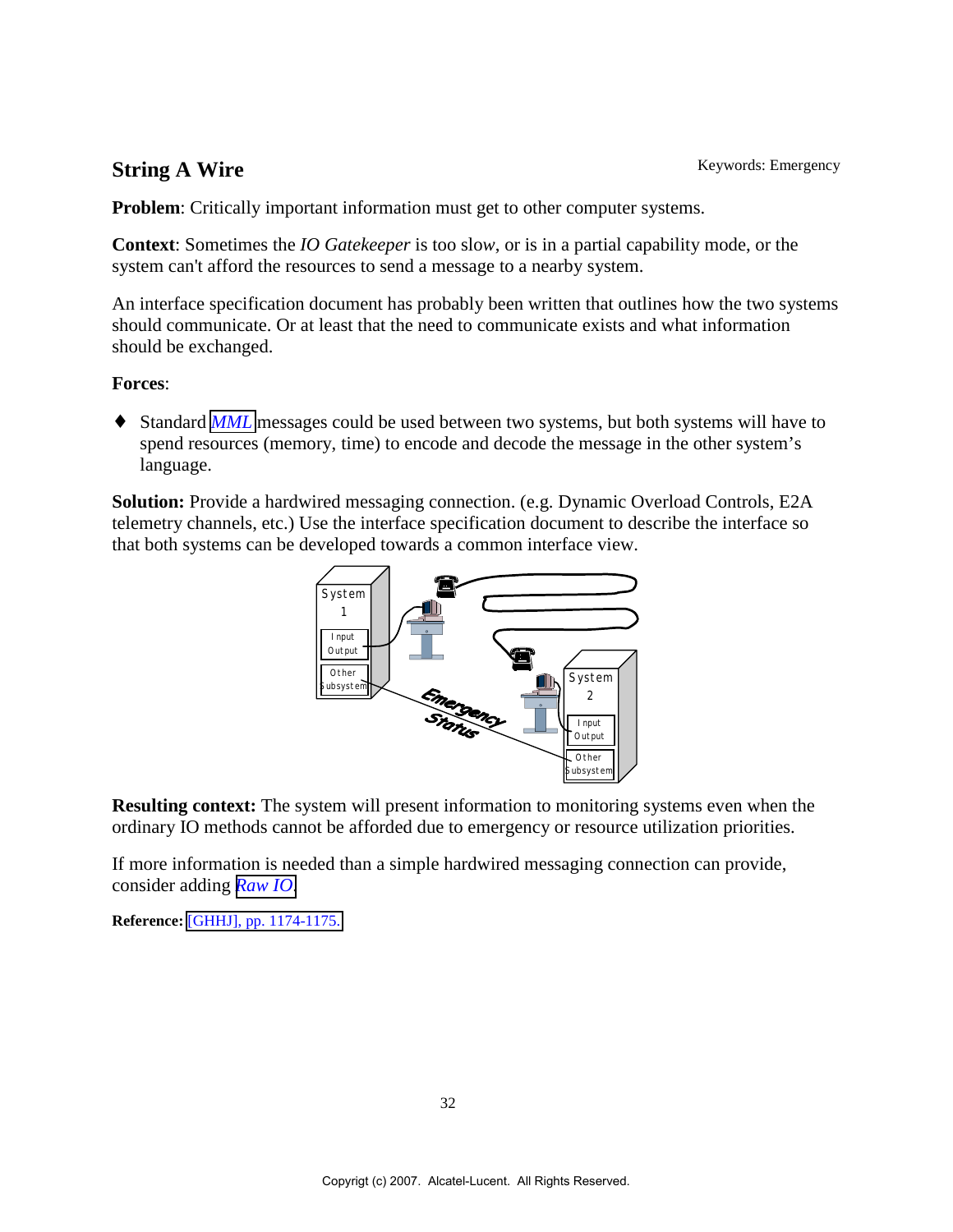<span id="page-32-0"></span>**Problem:** How do we provide IO during those times when the IO system is unavailable, for example during system initialization, or times of emergency.

**Context:** Sometimes the *IO Gatekeeper* is too slo*w*, or is in a partial capability mode, or the system can't afford the resources to do IO. These might be just the situations where people need to be informed about system state. *[String A Wire](#page-31-0)* cannot provide enough information in these circumstances.

### **Forces**:

- ♦ Humans watching a system that has no ability to communicate are tempted to do something drastic -- like manually requesting an initialization. This is rarely the right thing to do. (See *[Minimize Human Intervention \[PLOPD-2\]](#page-26-0)*).
- ♦ If the system doesn't communicate during times of crisis, there is nothing to help an expert user help the system (see *[People Know Best](#page-26-0)* [PLOPD-2]).
- ♦ Recovery and initialization programs are in total control of the system, and typically have the ability to look inside other subsystems and perform their work. In fact this is probably safer than allowing the IO subsystem loose during periods of system recovery.
- ♦ The IO system is large with many more interfaces than the recovery system, so a large amount of code must be available during recovery for IO to work.

**Solution:** Display the output out via brute force mechanisms such as writing directly to a logical channel and avoiding the IO system. This should be limited to recovery periods only.

The periods during which this raw IO mechanism operates should be limited. The system should try to restore the IO system as soon as possible.



**Resulting Context**: During critical periods, the safe course is chosen and the recovery programs administer IO rather than relying on the IO system.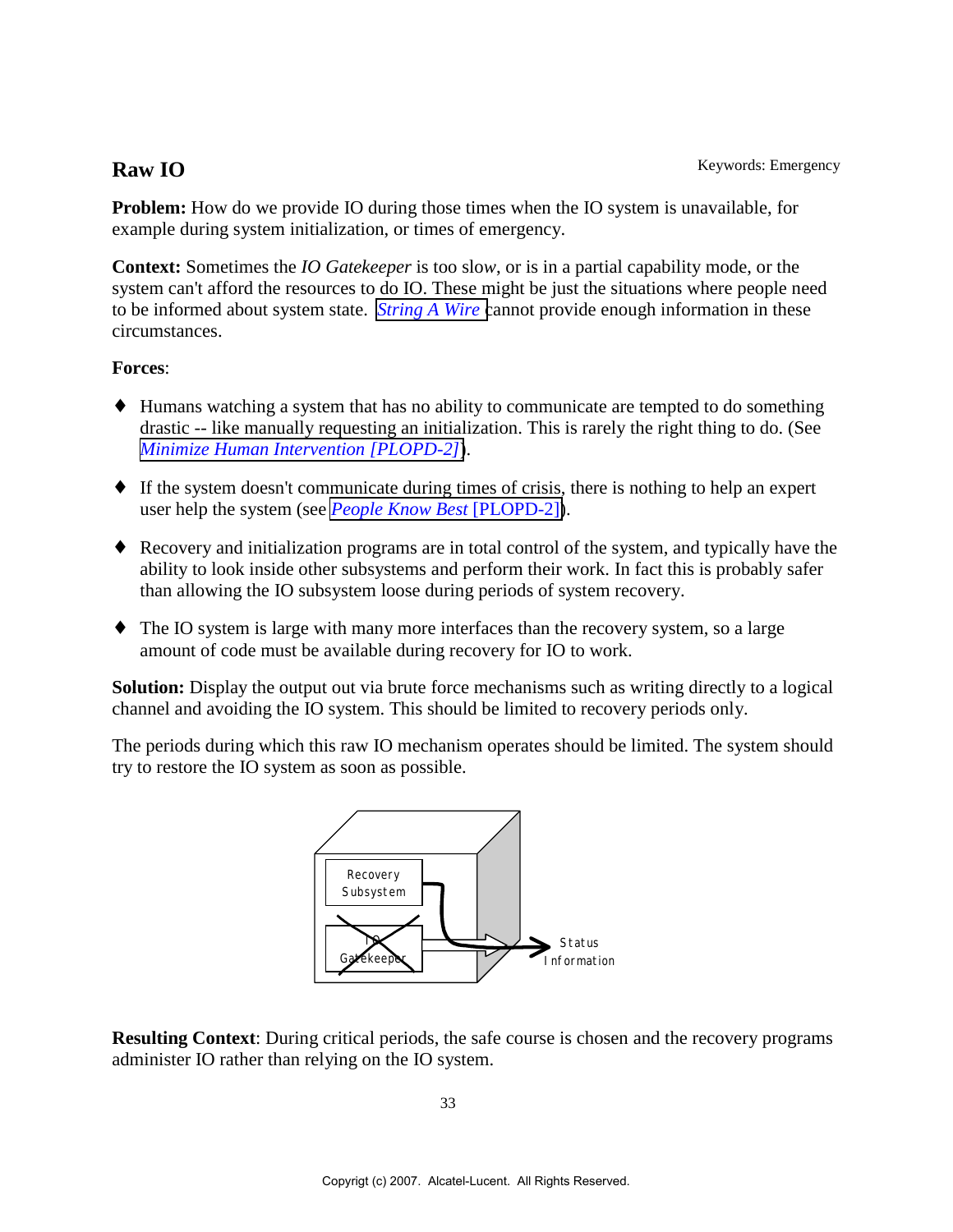# **Pattern Thumbnails**

# **Input Output Patterns:**

| Pattern Name                                     | Pattern Intent                                                                                    |
|--------------------------------------------------|---------------------------------------------------------------------------------------------------|
| Alarm Grid                                       | Group alarms into grids to help the workers identify problems.                                    |
| Audible Alarms                                   | Sound audible alarms to alert office personnel of problems.                                       |
| <b>Beltline Terminal</b>                         | Allow workers to take their terminals with them.                                                  |
| Don't Let Them Forget                            | Reassert alarms when necessary, purposely forgetting requests to retire the alarms.               |
| Five Minutes of No<br><b>Escalation Messages</b> | Don't confuse craft with too frequent messages.                                                   |
| George Washington is<br>Still Dead               | Issue state change messages only when the state changes, not to remind about the<br>current state |
| <b>IO</b> Gatekeeper                             | Put one process in charge of IO for the system.                                                   |
| <b>IO</b> Triage                                 | Add a priority tag to each output message and sort the output using them.                         |
| <b>Mind Your Own Business</b>                    | Only send output to concerned terminal groups (logical channels).                                 |
| MML                                              | Use a standardized IO language.                                                                   |
| Office Alarms                                    | Allow the alarm system to be customizable with site specific alarms.                              |
| Pseudo-IO                                        | Provide for internal subsystems to add IO to the stream.                                          |
| Raw I/O                                          | Provide a way for recovery systems to bypass the IO Gatekeeper.                                   |
| Shut Up And Listen                               | Give human input/output messages a high priority.                                                 |
| <b>String A Wire</b>                             | Provide a system to system emergency information channel.                                         |
| The Bottom Line                                  | Issue messages to summarize a number of events rather than for each of many events.               |
| Timestamp                                        | Add a timestamp and/or a sequence number to each output message.                                  |
| Who Asked?                                       | Return output only to the logical channel/terminal that requested it.                             |

## **Referenced Patterns:**

| Pattern Name                   | Pattern Intent                                                | PLOPD-2<br>Page |
|--------------------------------|---------------------------------------------------------------|-----------------|
| Minimize Human<br>Intervention | Give machine enough smarts to not require human intervention. | 551-552         |
| People Know Best               | Assume humans know more than the machine.                     | 552-553         |